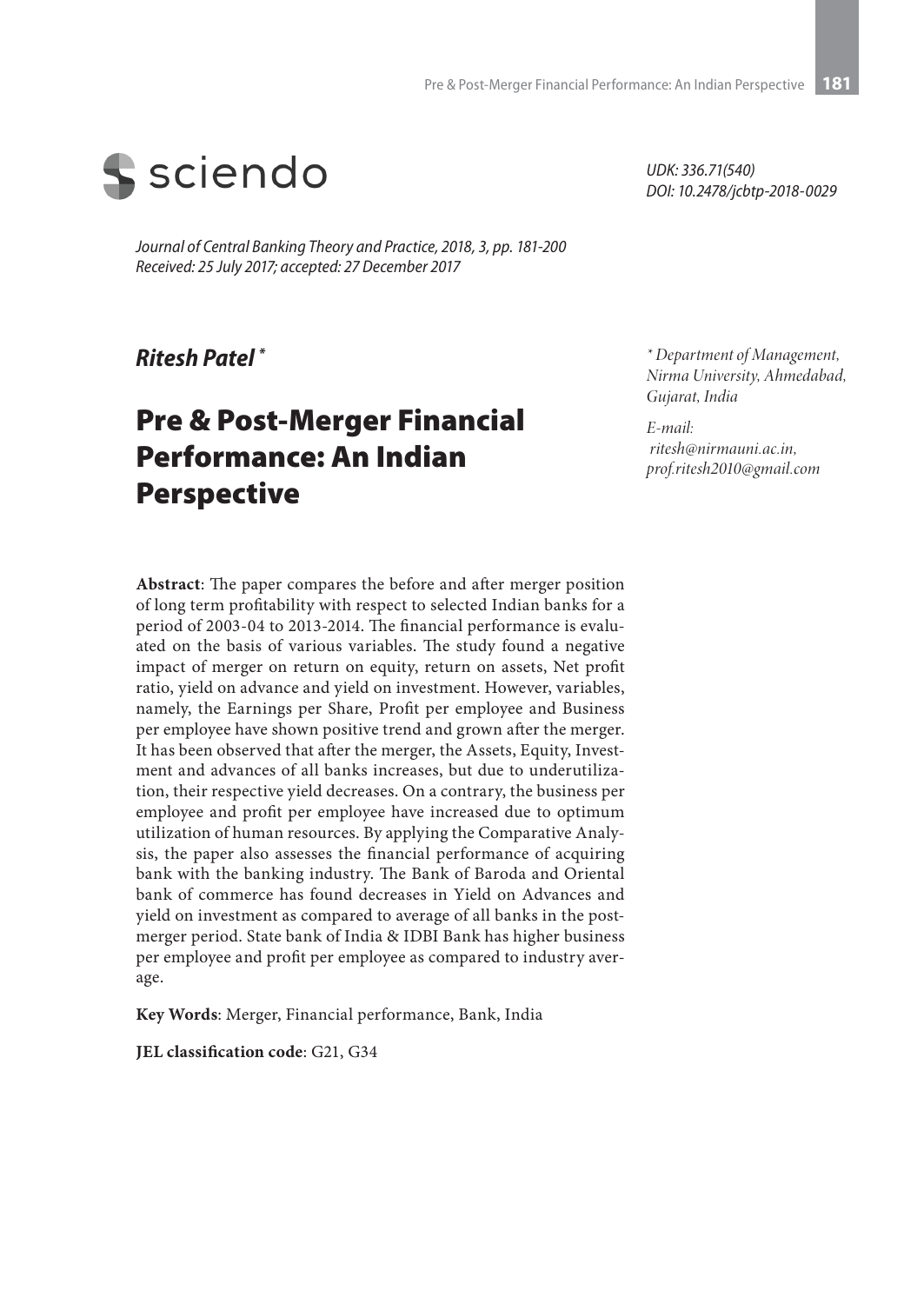# **1. Introduction**

The Indian banking industry plays a vital role in the economic development of the country. The Indian banking industry has witnessed many reforms in last three decades. The banking industry is divided into two categories, namely, Scheduled commercial banks and Non-scheduled commercial banks. The banks registered as per the Schedule II of the reserve bank of India act, 1934 are known as scheduled commercial banks, which further categorized as Public-sector banks, Private sector banks and foreign banks. The Nationalized banks, State bank of India and its associate banks, Regional Rural Banks fall in the category of a public sector bank. The Private sector banks include the old Private sector banks and new Private sector banks. The regional rural banks are sponsored by particular bank, state government and central government and working in rural areas.

The Merger and acquisition are one of the important tools to achieve the growth. The merger as per the Godbole (2013) is the "combination of all the assets, liabilities, loans & business of two or more companies such that one of them survives." Many firms across the globe have adopted the strategy of merger and acquisition to achieve high growth in business. Further, the merger and acquisition also serve the purpose of expansion, reducing the level of competition and creation of a large entity.

According to Narayanswamy (2017) the financial analysis is a technique to study the annual report of company to provide relevant information to the decision makers. Acquiring firm always needs to check financial performance of the target firm as merger affects the financial position and wealth of all stakeholders. Since merger can have significant impact on financial performance of the acquiring firm in any of the ways, i.e. either positive or negative, the acquirer needs to evaluate the target firm in well manner before going for merger deal. Again, the merger can result in poor financial performance.

There are five different forms of merger. Vertical Merger is a merger of non-competing companies where one's product is a necessary component of other's. Such merger can be done between two firms engaged in different aspects of business. Horizontal merger involves two firms that operate and compete in the same kind of business activity. The acquiring firm belongs to the same industry as the target company. Accretive Merger occurs when a company with a high price-to-earnings ratio purchases a company with a low price-to-earnings ratio. If there is no economic relationship between the acquiring & acquired firm, such a merger is known as Conglomerate merger. A merger is dilutive one if the EPS of acquiring company falls after merger. This happens due to poor financial performance of target firm.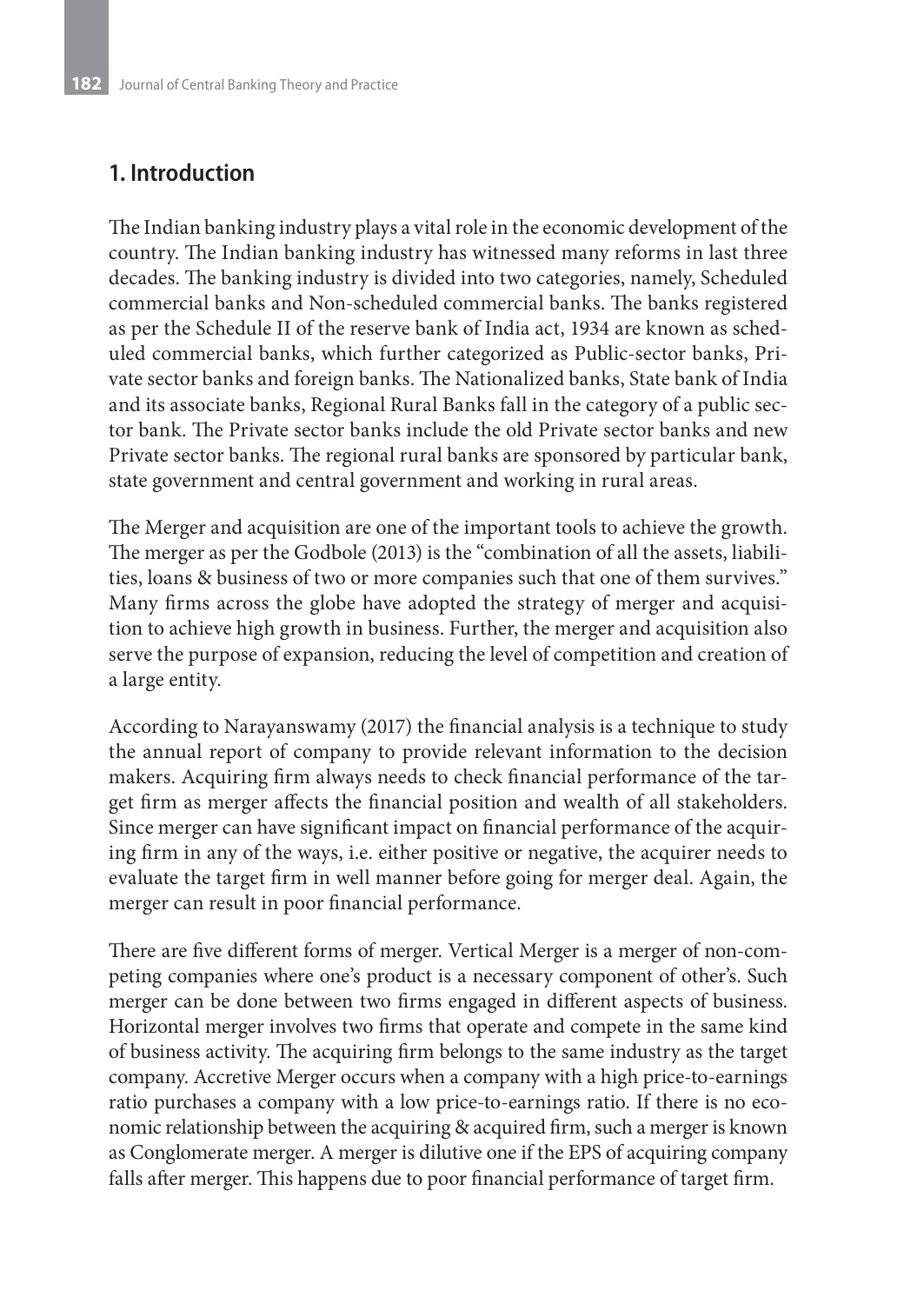The paper is arranged as follows: section 2 presents the literature review of preand post-merger financial performance. The research methodology is covered in section 3. The data analysis of the selected financial parameters is depicted in section 4. The conclusion is covered in section 5.

# **2. Literature review**

The literature on pre- and post-merger financial performance has been used in recent times. A review of many studies carried out in many countries across the globe is presented here. Many researchers have found a positive impact of merger on financial performance.

Harrison et al. (1991) analyse the post-acquisition performance of 1100 US firms in the period of 1970-1989 and demonstrates that the acquisition remains beneficial for the acquiring firms & resulted in improvement of profitability ratios. Lees (1992) finds that the merger remains beneficial for the acquiring firm and in the post-merger period the profitability has increased with higher rate as compared to the pre-merger period. Shanmugam and Nair (2004) analysed the impact of merger on financial performance of 54 Malaysian banks. By applying the paired t-test on 1990-2000 data, it is found that merger has strengthened the financial position of banks and resulted in improvement in profitability ratios. Feroz et al. (2005) finds that financial performance enhanced significantly after merger. The financial ratios are in improved version after merger. Mumcu and Zenginobuz (2005) examine the pre- and post-merger financial performance of the Turkish banking industry. They find that merger has significant and positive impact on financial performance and resulted in improved profitability. Demirbag et al. (2007) analyse the impact of merger on financial performance of Indian pharmaceutical firms. The study finds that the merger remains positive from the financial point of view and ensued in increases in Return on investment and Net profit margin. Ramakrishnan (2008) finds that the merger that happened in the Indian financial sector from 1996 to 2003 led to improvement in financial performance of firms and also contributed towards brisk growth. In another study, Ramakrishnan (2010) examines the impact of merger on financial performance of Indian firms using data from 1996 to 2002. The study came with the outcome that the mergers have enhanced the long-term performance of firms. Kilic (2011) examines the pre- and post-merger financial performance of 10 Turkish banks using data envelopment analysis and finds positive impact of merger on profitability. After the merger, the financial performance improved pointedly. Dobre et al. (2012) assess financial performance of Romanian corporate firms covering the period of 2005-2011. They find that the merger resulted in the improve-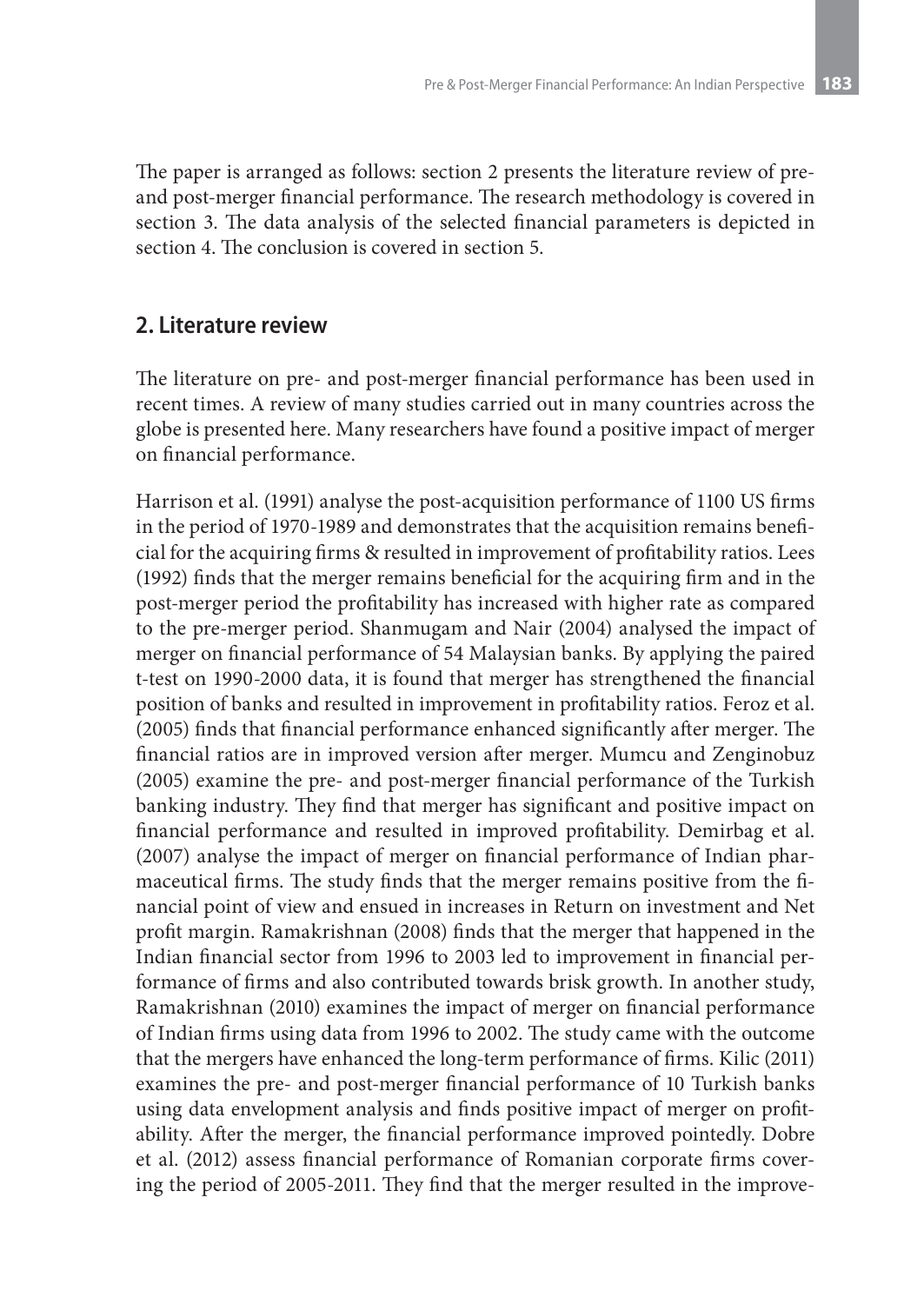ment of financial performance and, as a result, the profitability ratios increased significantly. Francoeur et al. (2012) using the 1990 to 2003 data of Canadian firms, finds that the merger improves the profitability. The profitability ratios increases significantly after the merger and shows better results. Meghouara and Sbai (2013) find that the merger of the commercial bank of morocco remains beneficial. The profitability ratio increased significantly after the merger. Reddy et al. (2013) investigate the pre- and post-merger financial performance of Indian banks covering a period from 2000 to 2006. The study finds that the merger remains positive for the financial performance. Ahmed and Ahmed (2014) assess the financial performance of Pakistani manufacturing companies covering a period of 2000-2009. They find that the merger resulted in improving the overall performance of the firm. Further, after the merger, there is significant improvement in profitability and the merger remains positive. Arvanitis and Stucki (2015) analyses the pre- and post-merger financial performance of mergers that happened among small and medium sized firms in Switzerland during 2008- 2010. The study revealed that the merger had a positive impact on financial performance and the profitability ratios showed improved performance. Joash and Njangiru (2015) by using the data from 2000 to 2014, come to the conclusion that the merger remains positive for Kenyan banks. After the merger, the Return on investment & earning per share have increased significantly. Rani et al. (2015) analyses the pre- and post-merger financial performance of 305 Indian firms using a paired t-test. The study finds that after the merger the financial performance has upgraded and Return on equity, Return on capital employed, the Net profit margin increased significantly. Daniya et al. (2016) examine the pre- and postmerger financial performance of 24 Nigerian banks and concludes that the after the merger the financial performance improved and, as a result, the profitability ratios increased significantly. Al-Hroot (2016) using the paired sample t-test on seven different Jordanians firms finds that the merger resulted in improving the overall performance of the firm. Das (2014) studied the pre- and post-merger financial performance of regional rural banks using a paired t-test. The study finds that the merger has a positive impact on financial performance and increases profitability significantly. Patel and Shah (2016) investigate the pre- and postmerger financial performance of the Indian banking industry covering a period of 2001 to 2014. They find the impact of merger to be positive and significant for financial performance.

Some of the researchers have found an average impact of merger on the financial performance where profitability has improved but not to a significant extent. Pawaskar (2001) analyses the merger of Indian corporates involved in the merger activities during 1996 to 2000. He found that the merger does not lead to any improvement in financial performance and remains average. Kumar and Bansal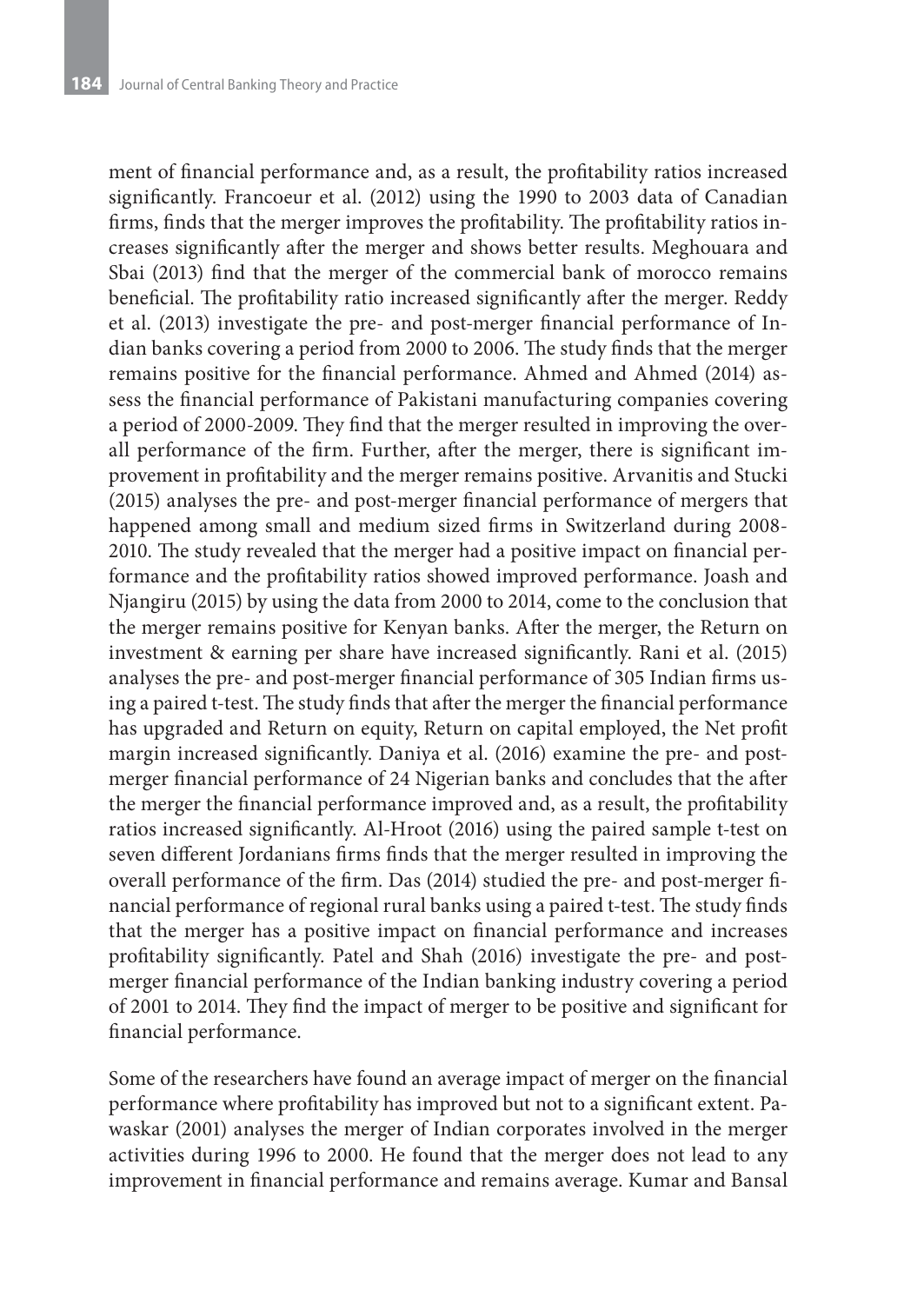(2008) analyse the financial performance of 74 companies using correlation and chi-square test. The Study finds that the merger improved the financial performance but not significantly. Kumar (2009) assesses the impact of merger on financial performance with respect to Indian manufacturing firms covering data from 1999-2002. The Study concludes that the merger does not result in significant improvement in financial performance. Uddin and Boateng (2009) investigate the pre- and post-merger financial performance of 373 firms. The study finds that the merger affects financial performance positively, but not to a significant extent. Sufian et al. (2012) examines the pre- and post-merger financial performance of Malaysian banks using data covering the period from 1996 to 2009. The study finds that there is no significant difference in financial performance after the merger. Ghosh and Dutta (2014) investigate the performance of 10 telecom companies covering the period from 2000 to 2010. The study finds that there is some improvement in financial performance after the merger. Jayaraman et al. (2014) analyses the pre- and post-merger financial performance of Indian banks covering the period of 2001 to 2013. They find that the merger does not have any significant impact on financial performance in the initial period but from the third year the profitability shows an increasing trend. Duggal (2015) examines the pre- and post-merger financial performance in Indian pharma firms covering the 2000-2006 period. The study finds that the merger remains somewhat beneficial as after the merger the profitability ratios have improved for a period of one year only, i.e. short term period. Patel and Patel (2015) examine the impact of merger on four Indian banks during 2005-2012. They find that the merger has improved the performance but to a limited extent. Rashid and Naeem (2017) analyse the pre- and post-merger financial performance of 25 Pakistani corporate firms covering the period from 1995 to 2012. They find that the merger does not have any significant impact on financial performance and there is some improvement in the profitability ratios.

Some researchers have found a negative impact of merger on the financial performance. Mantravadi and Reddy (2008) analysed the pre- and post-merger financial performance of Indian firms using paired t-test covering a period from 1991-2003. They find that the merger remains negative for the financial performance and resulted into decreasing in various profitability ratios. In another study, Mantravadi and Reddy (2008) using the data of 68 Indian firms, come to a conclusion that the mergers that happened among the banking and financial service firms remained somewhat beneficial and resulted in marginal improvement in profitability. Kemal (2011) analyses the pre- and post-merger financial performance of 2 Pakistani banks covering the period of 2006 to 2009. The study finds that the merger deal fails to improve the financial performance and results in decrease in the level of profitability. Lakstutiene et al. (2015) analyse the post-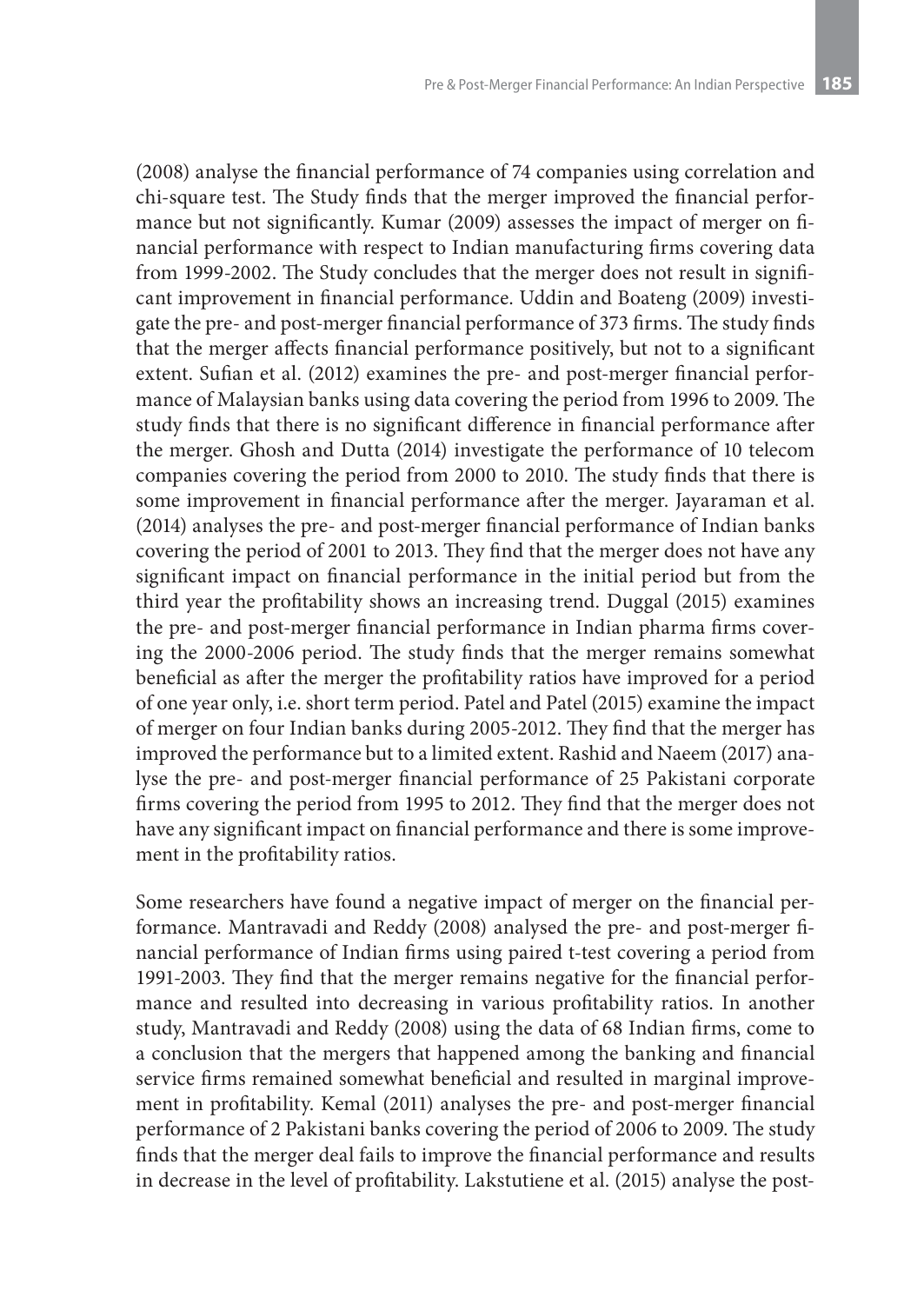acquisition performance of 10 corporate firms based in Lithuania. They covered a period of 2000 to 2010 and find that the merger had a negative impact on financial performance of the firms. After the merger, the profitability ratios decreased in the short run. Vulanovic (2017) finds that the merger has negative impact on the financial performance of industrial firms. The firms engaged in the merger have reported negative outcome in the financial performance. Igbinosa et al. (2017), Singh & Bansal (2017) and Shijaku (2017) found the financial ratios as an important tool to measure the performance.

To date, studies of pre- and post-merger financial performance only considered financial ratios but few variables have not been included. These variables are pertaining to the banking industry only. This study is considering the variables which can give better results. Based on the literature review, the variables and statistical test are drawn for carrying out this study.

# **3. Research Methodology**

This study is carried out with the objective to know the before- and after-themerger comparative position of long term profitability with respect to the selected Indian banks. Further, the study also aims to analyse the financial performance of the selected banks with the average of the industry in both pre- and post-merger. This study uses five years before and five years after the merger event to test the hypothesis. Total duration of eleven years is taken into consideration. The year of merger is designated as (T0) whereas the five years before and after the merger are shown as  $(-T5, -T4, -T3, -T2, -T1)$  and  $(T1, T2, T3, T4, T5)$ , respectively. This study is carried out using a descriptive research design. The study is carried out by using the Basic research approach.

# **3.1 Data**

Here five banks, namely Bank of Baroda, IDBI Bank, Indian Overseas Bank, Oriental Bank of Commerce and State bank of India are selected as per the following criteria.

- Banks belong to the public sector
- • Banks have domestic merger
- Banks involved in merger and acquisition activity during 2002 to 2010
- • Accounting data and financial ratios of the sample banks are available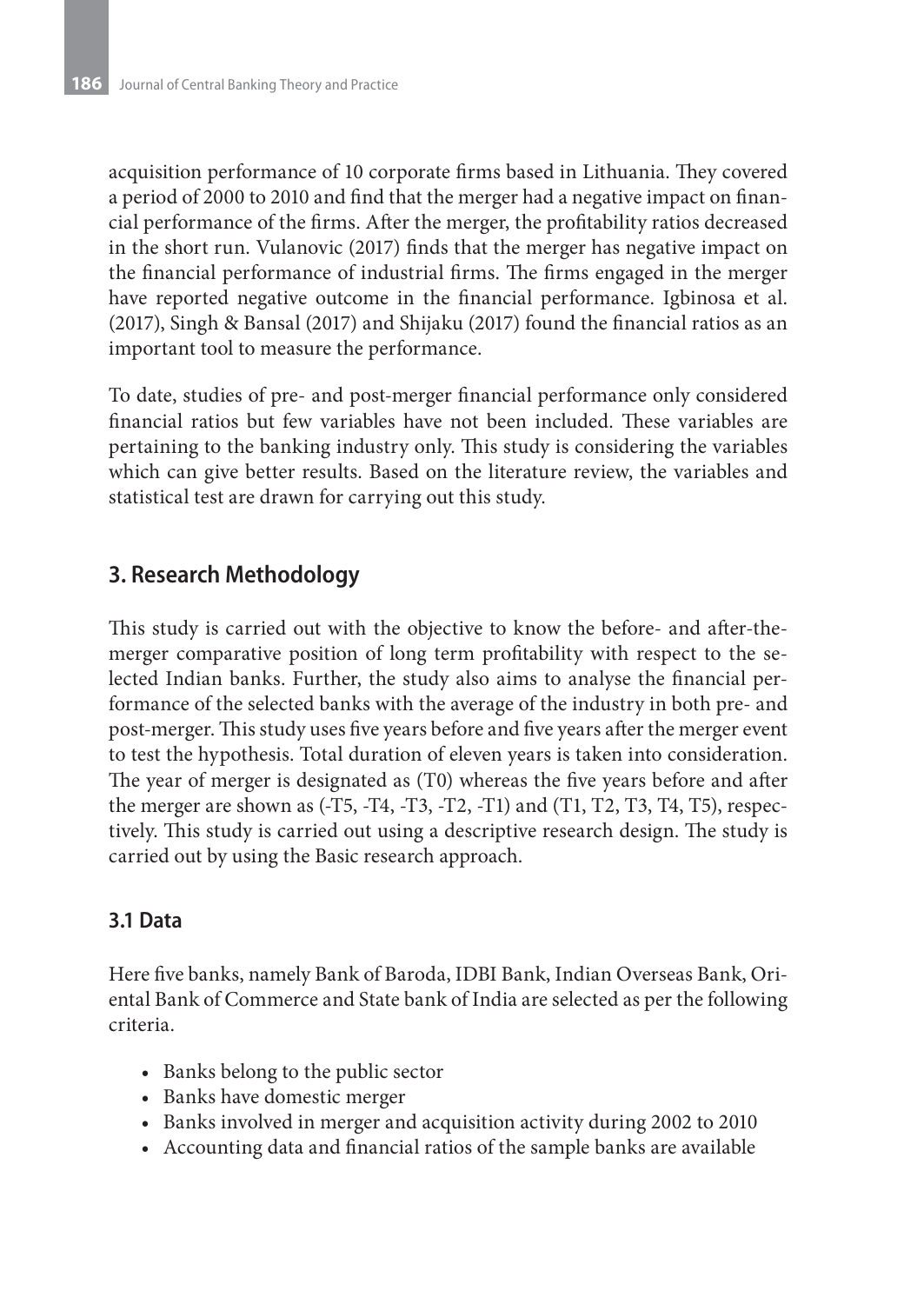The data contain the profitability ratios, balance sheet and profit and loss account. The reliable data are taken from ACE Equity database software, Reports and Publications of Reserve Bank of India, Centre for Monitoring Indian Economy (CMIE), and Reports and Publications of Indian Banker's associations. The sample banks are selected using the judgmental sampling method.

# **3.2 Variables and Hypothesis**

To perform the financial analysis, various ratios and variables such as Business per Employee, earnings per share, net profit margin, profit per employee, return on assets, return on equity, yield on advances and yield on investments are used. These variables were selected by various researchers in the past, for example Harrison et al. (1991), Lees (1992), Pawaskar (2001), Shanmugam and Nair (2004), Feroz et al. (2005), Mumcu and Zenginobuz (2005), Demirbag et al. (2007), Kumar and Bansal (2008), Mantravadi and Reddy (2008), Ramakrishnan (2008), Kumar (2009), Uddin and Boateng (2009), Ramakrishnan (2010), Kemal (2011), Kilic (2011), Dobre et al. (2012), Francoeur et al. (2012), Reddy et al. (2013), Sufian et al. (2012), Meghouara and Sbai (2013), Ahmed and Ahmed (2014), Ghosh and Dutta (2014), Jayaraman et al. (2014), Duggal (2015), Joash and Njangiru (2015), Lakstutiene et al. (2015), Patel and Patel (2015), Rani et al. (2015), Daniya et al. (2016), Al-Hroot (2016), Das (2014), Patel and Shah (2016), Rashid and Naeem (2017) and Vulanovic (2017). The business per employee and profit per employee are variables which concern only the banking industry. But as these variables are important in order to evaluate the financial performance with respect to human resources, the present study considers these variables.

Here, a *paired t-test* is used to check the before- and after-the-merger comparative position of long term profitability. The paired t-test is considered as important to check the comparative positive and used by various researchers in the past, for example Harrison et al. (1991), Pawaskar (2001), Shanmugam and Nair (2004), Mumcu and Zenginobuz (2005), Demirbag et al.(2007), Mantravadi and Reddy (2008), Ramakrishnan (2008), Kumar (2009), Uddin and Boateng (2009), Ramakrishnan (2010), Kemal (2011), Dobre et al. (2012), Francoeur et al. (2012), Reddy et al. (2013), Sufian et al. (2012), Meghouara and Sbai (2013), Ahmed and Ahmed (2014), Ghosh and Dutta (2014), Jayaraman et al. (2014), Duggal (2015), Joash and Njangiru (2015), Lakstutiene et al. (2015), Patel and Patel (2015), Rani et al. (2015), Daniya et al. (2016), Al-Hroot (2016), Das (2014), Patel and Shah (2016), Rashid and Naeem (2017) and Vulanovic (2017).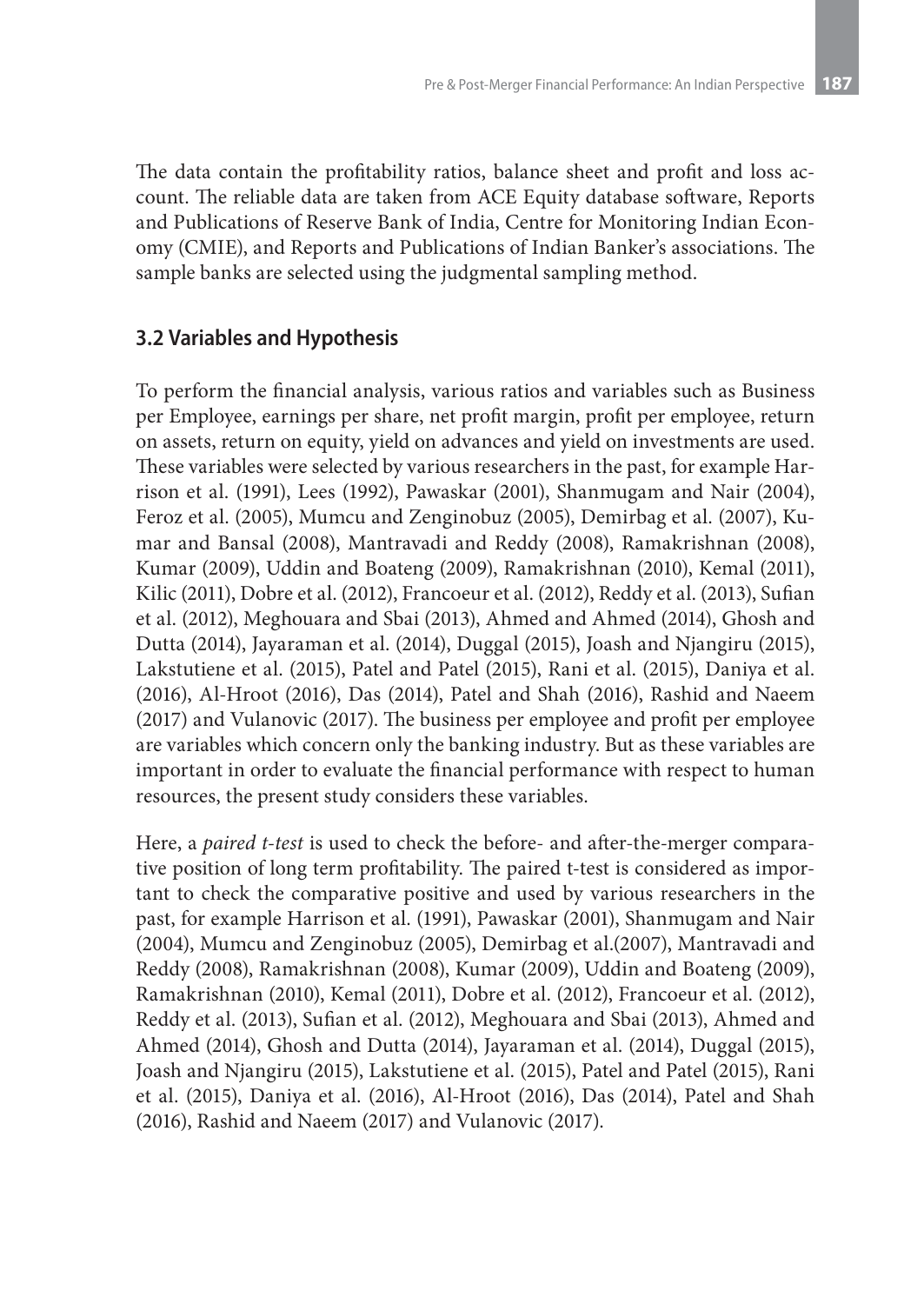The variable wise hypotheses for performing the paired t-test are listed as below. Here, the period before merger and the period after merger are characterized as BM & AM, respectively.

| Variable                       | Null Hypothesis                                           | Alternative Hypothesis                                       |
|--------------------------------|-----------------------------------------------------------|--------------------------------------------------------------|
| Return on Equity (ROE)         | $\mathsf{ROE}_{\mathsf{RM}} = \mathsf{ROE}_{\mathsf{AM}}$ | $ROEBM \neq ROEAM$                                           |
| Return on Assets (ROA)         | $ROARM = ROAAM$                                           | $ROARM \neq ROAAM$                                           |
| Earnings per Share (Rs). (EPS) | $EPSBM = EPSAM$                                           | $\mathsf{EPS}_{\mathsf{BM}} \neq \mathsf{EPS}_{\mathsf{AM}}$ |
| Yield on Advances (YOA)        | $YOARM = YOAAM$                                           | $YOABM \neq YOAAM$                                           |
| Yield on Investments (YOI)     | $\text{YOI}_{\text{RM}} = \text{YOI}_{\text{AM}}$         | $\text{YOI}_{\text{RM}} \neq \text{YOI}_{\text{AM}}$         |
| Net Profit Ratio (NP)          | $NPRM = NPAM$                                             | $NPRM \ne NPAM$                                              |
| Profit per Employee (PPE)      | $PPEBM = PPEAM$                                           | $\mathsf{PPE}_{\mathsf{BM}} \neq \mathsf{PPE}_{\mathsf{AM}}$ |
| Business per Employee (BPE)    | $BPEBM = BPEAM$                                           | $BPERM \ne BPEAM$                                            |

#### **Table 1: Variable wise hypothesis**

Source: Author's creation

# **4. Result and discussion**

The study is performed using two different sets of analysis. 1) The pre- and postmerger financial performance measurement 2) Comparative Analysis

# **4.1 The pre- and post-merger financial performance measurement**

Each variable here is compared on the basis of the average value of five years before and five years after the merger, respectively. The results of all five banks are depicted below.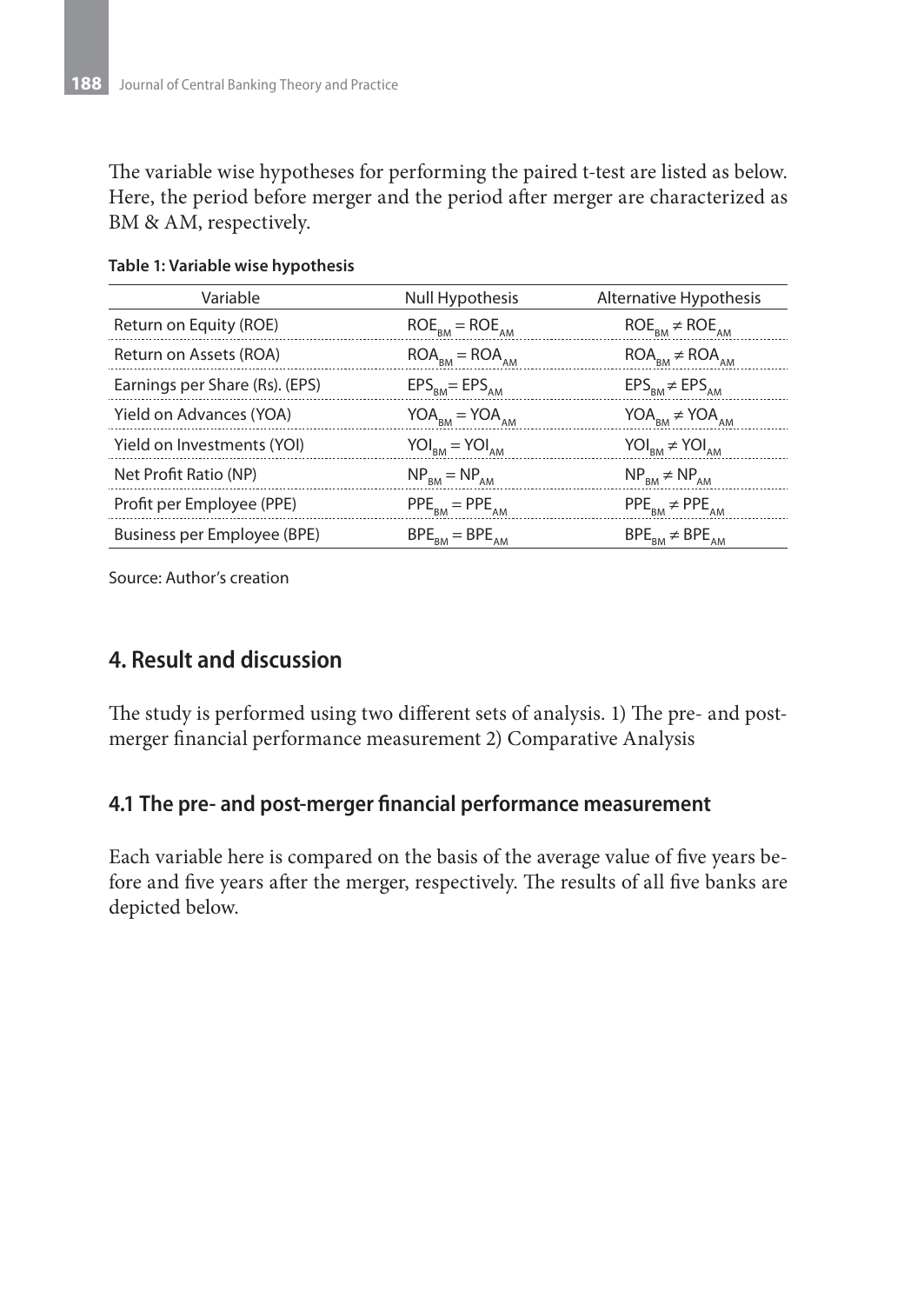#### **1. Bank of Baroda**

| <b>Particulars</b>                  | Duration    | Mean  | Standard<br>Deviation | t-value | Sig.   |
|-------------------------------------|-------------|-------|-----------------------|---------|--------|
|                                     | Pre-Merger  | 20.84 | 9.06                  |         |        |
| Earnings Per Share (Rs.)            | Post-Merger | 34.90 | 16.15                 | $-3.72$ | 0.020  |
| Yield on Advances (%)               | Pre-Merger  | 18.89 | 2.04                  | 12.92   | 0.0002 |
|                                     | Post-Merger | 11.79 | 1.75                  |         |        |
|                                     | Pre-Merger  | 11.13 | 0.48                  | 6.39    | 0.003  |
| Yield on Investments (%)            | Post-Merger | 8.37  | 0.90                  |         |        |
|                                     | Pre-Merger  | 0.88  | 0.28                  | 0.17    | 0.86   |
| Return on Assets (%)                | Post-Merger | 0.87  | 0.14                  |         |        |
|                                     | Pre-Merger  | 15.81 | 4.64                  |         | 0.31   |
| Return on equity (%)                | Post-Merger | 14.10 | 2.69                  | 1.15    |        |
|                                     | Pre-Merger  | 27.88 | 51.62                 | 0.21    |        |
| Net Profit Ratio (%)                | Post-Merger | 22.26 | 32.12                 |         | 0.008  |
| Profit per Employee (Rs. in Lakh)   | Pre-Merger  | 0.01  | 0.01                  |         |        |
|                                     | Post-Merger | 0.03  | 0.02                  | $-3.65$ | 0.021  |
| Business per Employee (Rs. in Lakh) | Pre-Merger  | 2.05  | 0.48                  | $-4.19$ | 0.013  |

Source: Author's calculation

Table 2 shows the comparative profitability situation of Bank of Baroda. The average earning per share (EPS) before the merger had been Rs. 20.84 which increased to Rs. 34.90 after the merger. The t-value (-3.72) and significance value (0.020) reveals that after the merger the EPS enhanced significantly. The yield from advances decreased from 18.89 % to 11.79% after the merger. Further, the t-value (12.92) and significance value (0.0002) divulge the significant impact of merger on yield on advances. The yield on advances decreased due to underutilization of advance in post-merger period. The yield on investment also decreases from 11.13% to 8.37%. The t-value (6.39) and significance value (0.003) shows the significant impact of merger on yield on investment. The yield on investment decreases due to not utilizing the investments in optimum level in the post-merger period. Return on assets does not change with respect to the merger. The reason is proper utilization of assets in both pre- and post-merger period. Return on equity witnessed minor change in post-merger period (14.10%) as compared to the pre-merger period (15.81%). The t-value (1.15) and significance value (0.31) shows insignificant impact of merger on return on equity. The net profit ratio decreased from 27.88% to 22.26% and the t-value (0.21) and significance value (0.008) shows there is significant impact. Profit per employee increases three times after the merger, and t-value (-3.65) as well as significance value (0.021) show significant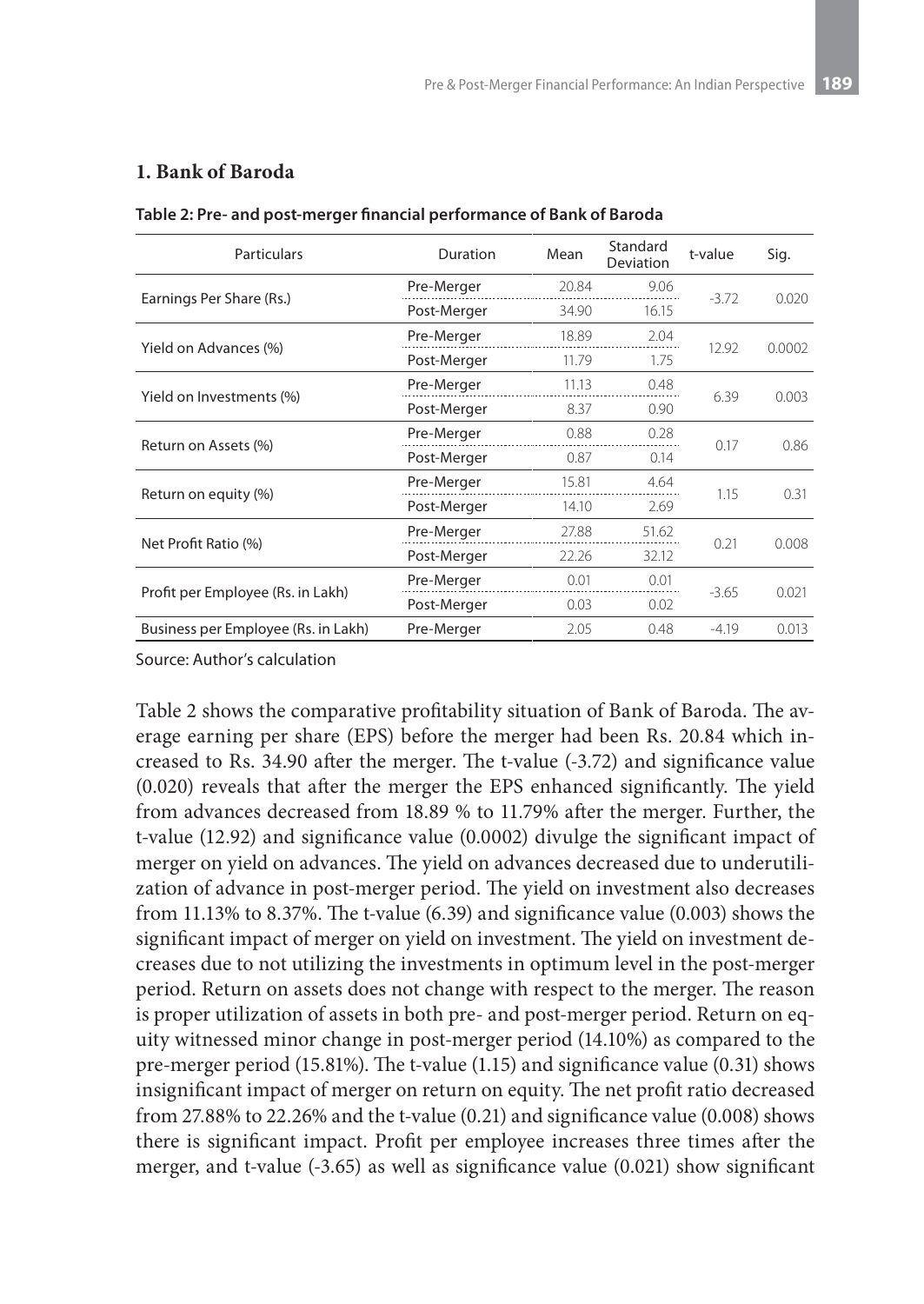impact. The business per employee rose 2.81 times after the merger. The t-value (-4.19) and significance value (0.013) reveal that the merger had significant impact on business per employee. The increase in business per employee and profit per employee shows better utilization of human resources. Overall, the merger has negative impact on Return on equity (%), Net Profit Ratio, Yield on Advances (%) & Yield on Investments (%) and positive impact on Return on assets, Earnings per Share, Profit per Employee and Business per Employee.

#### **2. Oriental Bank of Commerce**

| Particulars                         | <b>Duration</b> | Mean  | Standard<br>Deviation | t-value | Sig.  |
|-------------------------------------|-----------------|-------|-----------------------|---------|-------|
|                                     | Pre-Merger      | 20.20 | 9.86                  | $-1.14$ | 0.031 |
| Earnings Per Share (Rs.)            | Post-Merger     | 26.55 | 9.87                  |         |       |
| Yield on Advances (%)               | Pre-Merger      | 22.10 | 3.74                  | 5.91    | 0.04  |
|                                     | Post-Merger     | 12.70 | 0.90                  |         |       |
| Yield on Investments (%)            | Pre-Merger      | 12.88 | 0.52                  | 4.94    | 0.007 |
|                                     | Post-Merger     | 9.47  | 1.04                  |         |       |
| Return on Assets (%)                | Pre-Merger      | 1.27  | 0.38                  | 1.26    | 0.027 |
|                                     | Post-Merger     | 0.93  | 0.39                  |         |       |
| Return on Equity (%)                | Pre-Merger      | 21.59 | 5.57                  | 1.93    | 0.012 |
|                                     | Post-Merger     | 13.77 | 6.62                  |         |       |
| Net Profit Ratio (%)                | Pre-Merger      | 28.91 | 34.24                 | 0.28    | 0.007 |
|                                     | Post-Merger     | 19.94 | 76.27                 |         |       |
| Profit per Employee (Rs. in Lakh)   | Pre-Merger      | 0.028 | 0.013                 | $-5.71$ | 0.004 |
|                                     | Post-Merger     | 0.056 | 0.005                 |         |       |
|                                     | Pre-Merger      | 3.116 | 0.75                  | $-5.65$ |       |
| Business per Employee (Rs. in Lakh) | Post-Merger     | 7.788 | 2.58                  |         | 0.004 |

**Table 3: Pre- and post-merger financial performance of Oriental bank of commerce**

Source: Author's calculation

Table 3 shows the comparative profitability situation of Oriental bank of commerce. The EPS increases from Rs. 20.20 to Rs. 26.55 after the merger. The t-value (-1.14) and significance value (0.031) reveals significant improvement in the EPS after the merger. The Yield on Advances is decreased from 22.10% to 12.70%. The t-value (5.91) and significance value (0.04) divulges the significant impact of the merger. The yield on investment also decreases from 12.88% to 9.47%. Further, the t-value (4.97) and significance value (0.007) shows the significant impact of merger on the yield on investment. The bank has not utilized the investment and advances in optimum level which resulted in decrease in their respective yield. After the merger, the return on assets is decreasing with difference of 0.34%, which is significant as per the t-value (4.97) and significance value (0.027). The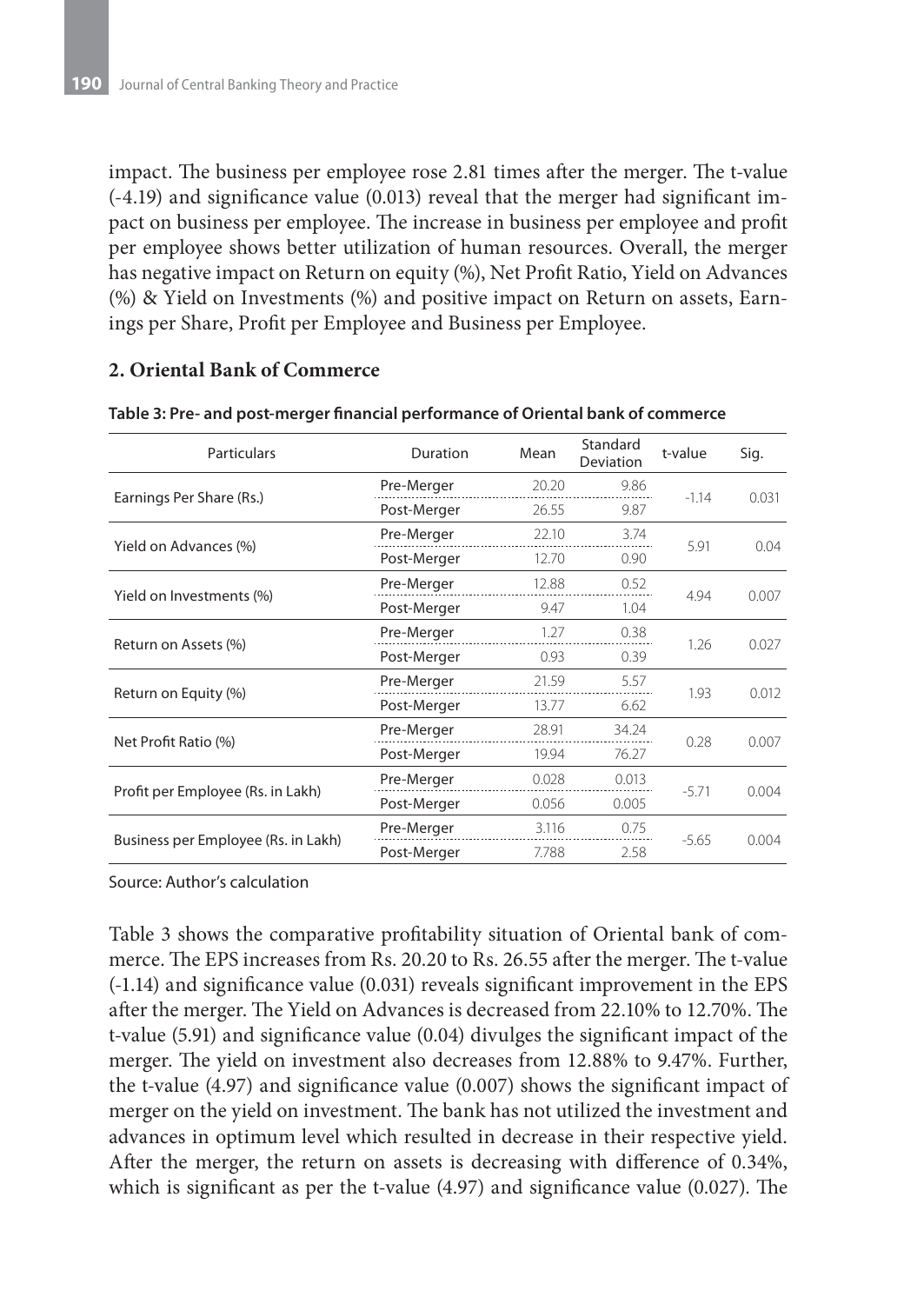assets increase after the merger, but due to underutilization, the return on assets decreased in the post-merger period. The Return on Equity witnessed significant decrease in the pre-merger period (21.59%) and post-merger period (13.77%). Further, the t-value (1.93) and significance value (0.012) shows the significant impact. The equity increase after the merger but due to underutilization, the return on equity decreased in post-merger period. The Net Profit Ratio witnessed negative impact of the merger where the ratio decreased from 28.91% to 19.94%, after the merger. The t-value (0.28) and significance value (0.007) show a significant impact on the negative side. The Profit per employee increased after the merger with double value. The t-value (-5.71) and significance value (0.004) show a significant impact of the merger on the positive front. The Business per employee also increased significantly from Rs. (In Lakh) 3.116 to Rs. (In Lakh) 7.788 and it was supported by t-value (-5.65) and significance value (0.004). After the merger, the business per employee and profit per employee increased due to optimum utilization of human resources. Overall, the merger had a negative impact on Return on assets (%), Return on equity (%), Net Profit Ratio, Yield on Advances (%) & Yield on Investments (%) and positive impact on Earnings per Share, Profit per employee and Business per employee.

#### **3. IDBI bank**

| Particulars                         | <b>Duration</b> | Mean   | Standard<br>Deviation | t-value | Sig.   |
|-------------------------------------|-----------------|--------|-----------------------|---------|--------|
|                                     | Pre-Merger      | 5.40   | 1.60                  | $-6.47$ |        |
| Earnings Per Share (Rs.)            | Post-Merger     | 12.32  | 3.23                  |         | 0.0029 |
| Yield on Advances (%)               | Pre-Merger      | 11.25  | 4.04                  | 0.223   | 0.834  |
|                                     | Post-Merger     | 10.79  | 0.81                  |         |        |
| Yield on Investments (%)            | Pre-Merger      | 7.65   | 3.66                  | 0.682   | 0.532  |
|                                     | Post-Merger     | 6.42   | 1.16                  |         |        |
| Return on Assets (%)                | Pre-Merger      | 0.89   | 0.25                  | 2.37    | 0.076  |
|                                     | Post-Merger     | 0.61   | 0.07                  |         |        |
| Return on Equity (%)                | Pre-Merger      | 17.21  | 7.92                  | 1.12    | 0.032  |
|                                     | Post-Merger     | 12.44  | 2.20                  |         |        |
| Net Profit Ratio (%)                | Pre-Merger      | 101.45 | 51.62                 | 2.86    | 0.0455 |
|                                     | Post-Merger     | 25.19  | 19.69                 |         |        |
| Profit per Employee (Rs. in Lakh)   | Pre-Merger      | 0.07   | 0.03                  | $-2.05$ | 0.0109 |
|                                     | Post-Merger     | 0.09   | 0.02                  |         |        |
| Business per Employee (Rs. in Lakh) | Pre-Merger      | 11.10  | 4.37                  | $-9.27$ | 0.0005 |
|                                     | Post-Merger     | 19.98  | 4.20                  |         |        |

**Table 4: Pre- and post-merger financial performance of IDBI Bank**

Source: Author's calculation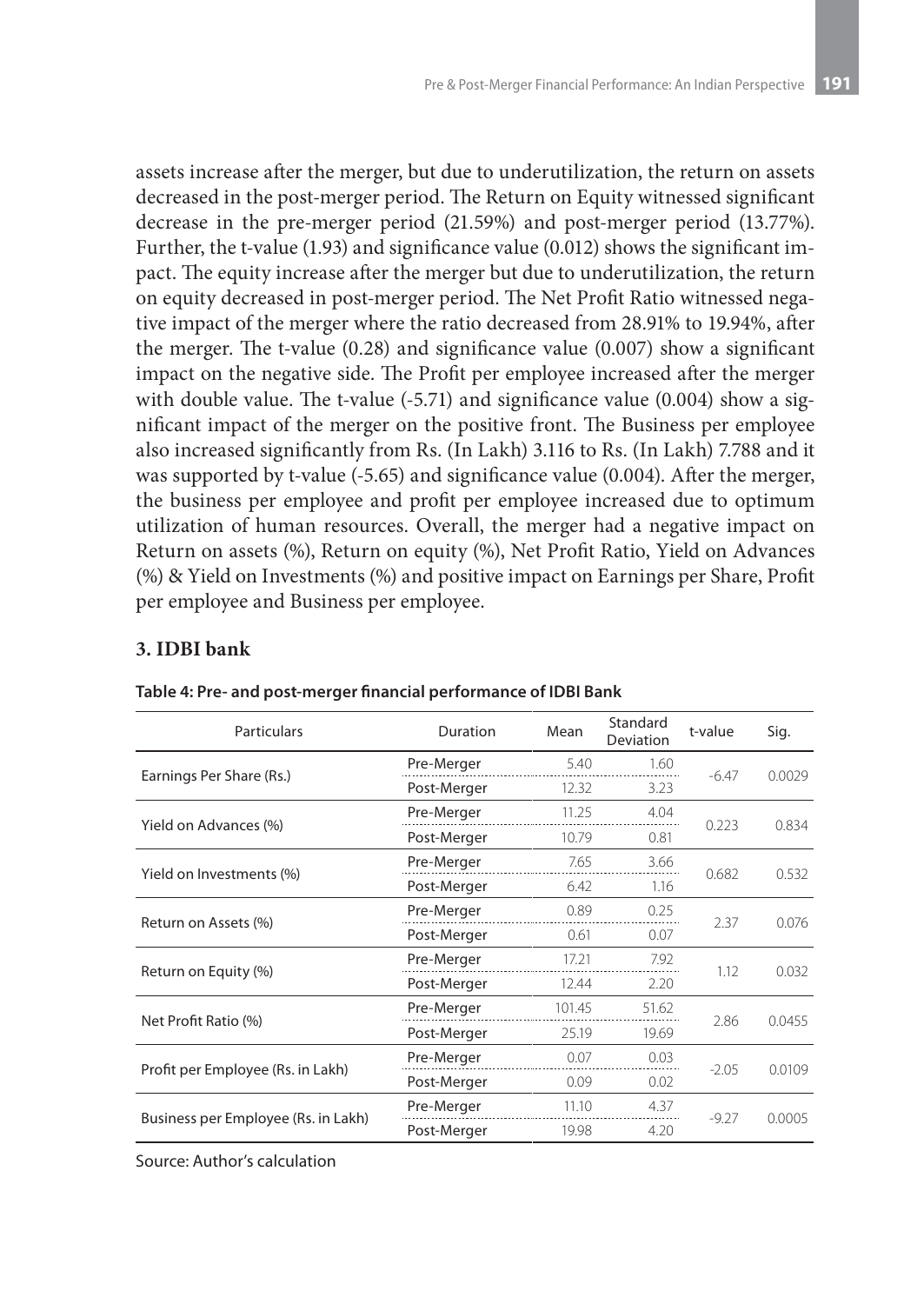Table 4 shows the comparative profitability situation of IDBI Bank. The EPS increased from Rs. 5.40 to Rs. 12.32 after the merger. The t-value (-6.47) and significance value (0.0029) divulge significant improvement in the EPS after the merger. The Yield on Advances is decreased from 11.25% to 10.79%. The t-value (0.223) and significance value (0.834) reveals an insignificant impact of the merger. The yield on investment also decreases from 7.65% to 6.42%. Further, the t-value (0.682) and significance value (0.532) shows an insignificant impact of merger on the yield on investment. The bank has underutilized the investment and advances which resulted in decrease in their respective yield. The return on assets decreased from 0.89 % to 0.61%, in the post-merger period. The t-value (2.37) and significance value (0.076) show insignificant impact of the merger. The assets increases after the merger but due to underutilization, the return on assets decreased in the post-merger period. The Return on Equity witnessed a significant decrease in the pre-merger period (17.21%) and post-merger period  $(12.44%)$ . Further, the t-value  $(1.12)$  and significance value  $(0.032)$  show a significant impact. Equity increased after the merger but due to underutilization, the return on equity decreased in the post-merger period. The Net Profit Ratio witnessed negative impact of the merger where the ratio decreased from 101.45% to 25.19%, after the merger. The t-value (2.86) and significance value (0.0455) show a significant impact. The Profit per employee increased from Rs. (in Lakh) 0.07 to Rs. (in Lakh) 0.09 after the merger. The t-value (-2.05) and significance value (0.0109) show a significant impact. The Business per employee also increased significantly from Rs. (in Lakh) 11.10 to Rs. (in Lakh) 19.98 which was supported by t-value (-9.27) and significance value (0.0005). After the merger, the business per employee and profit per employee increased due to the optimum utilization of human resources. The merger has the most negative impact on the net profit ratio among all the variables. Overall, the merger remains average from the financial performance point of view.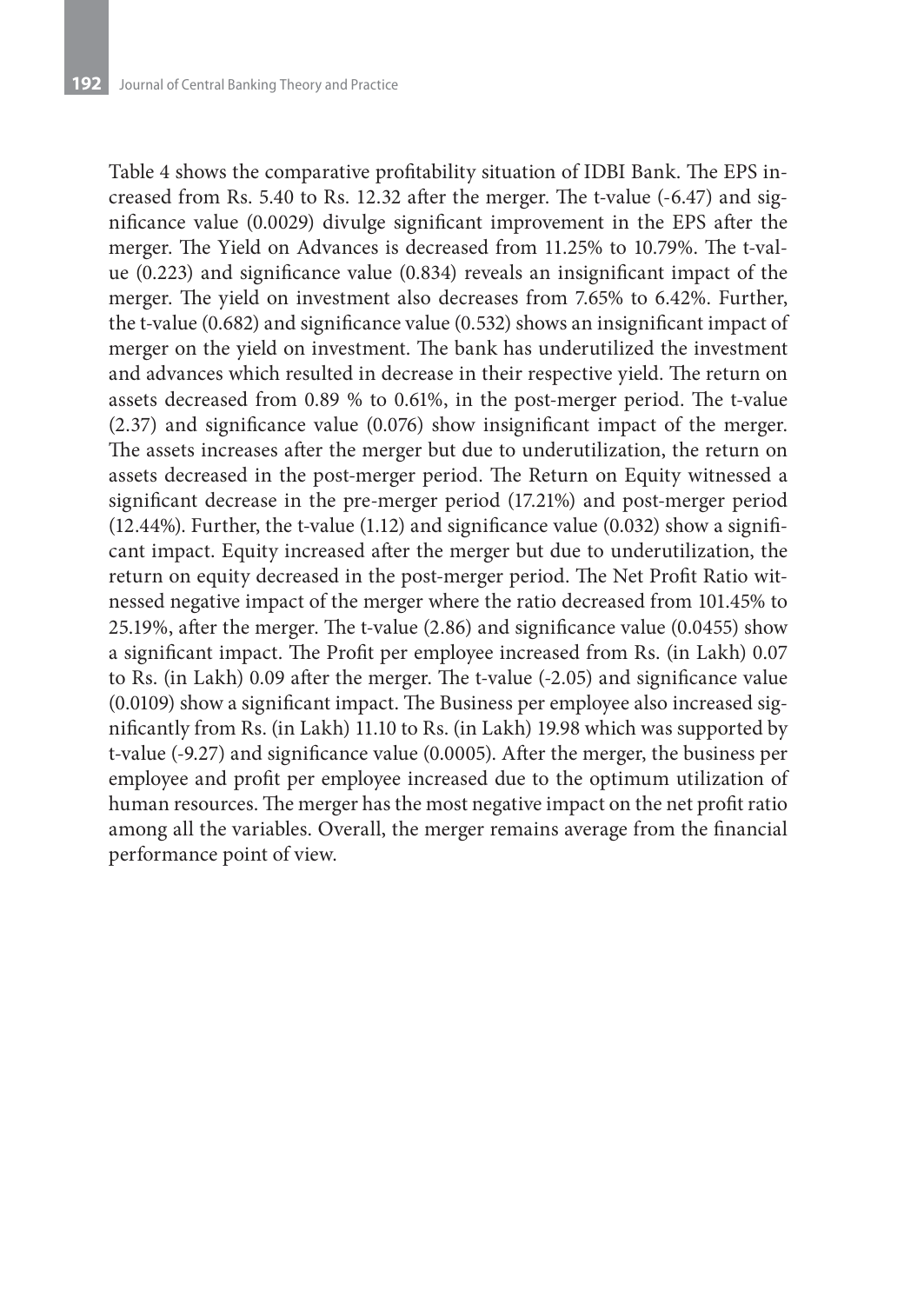| Particulars                         | Duration    | Mean  | Standard<br>Deviation | t-value | Sig.  |
|-------------------------------------|-------------|-------|-----------------------|---------|-------|
| Earnings Per Share (Rs.)            | Pre-Merger  | 12.72 | 3.84                  |         |       |
|                                     | Post-Merger | 17.98 | 5.14                  | $-1.39$ | 0.023 |
|                                     | Pre-Merger  | 15.84 | 3.40                  | 2.58    | 0.06  |
| Yield on Advances (%)               | Post-Merger | 12.51 | 0.96                  |         |       |
|                                     | Pre-Merger  | 10.22 | 1.33                  | 3.90    | 0.017 |
| Yield on Investments (%)            | Post-Merger | 7.69  | 1.09                  |         |       |
|                                     | Pre-Merger  | 1.28  | 0.15                  | 1.86    | 0.13  |
| Return on Assets (%)                | Post-Merger | 0.86  | 0.36                  |         |       |
| Return on Equity (%)                | Pre-Merger  | 31.20 | 3.32                  | 5.55    | 0.005 |
|                                     | Post-Merger | 18.51 | 7.55                  |         |       |
| Net Profit Ratio (%)                | Pre-Merger  | 36.00 | 25.23                 | 1.58    | 0.018 |
|                                     | Post-Merger | 6.49  | 35.78                 |         |       |
| Profit per Employee (Rs. in Lakh)   | Pre-Merger  | 0.03  | 0.01                  | $-1.84$ | 0.013 |
|                                     | Post-Merger | 0.04  | 0.009                 |         |       |
| Business per Employee (Rs. in Lakh) | Pre-Merger  | 3.06  | 1.07                  | $-8.23$ |       |
|                                     | Post-Merger | 8.33  | 2.47                  |         | 0.001 |

#### **4. Indian Overseas Bank**

Source: Author's calculation

Table 5 shows the comparative profitability situation of Indian Overseas Bank. The average EPS increased from Rs. 12.72 to Rs. 17.98 after the merger. The tvalue (-1.39) and significance value (0.023) reveal that after the merger, the EPS improved significantly. The yield from advances is decreased from 15.84% to 12.51% after the merger. Further, the t-value (2.58) and significance value (0.06) divulge an insignificant impact of the merger on the yield on advances. The yield on advances decreased due to underutilization of advances in the post-merger period. The yield on investment also decreased from 10.22% to 7.69%. The t-value (3.90) and significance value (0.017) shows significant impact of the merger on the yield on investment. The yield on investment decreased due to underutilization of investment in the post-merger period. The return on assets decreased from 1.28% to 0.86%, which is insignificant as per the t-value (1.86) and significance value (0.13). The assets increased after the merger but due to underutilization, the return on assets decreased in the post-merger period. Return on equity experienced a significant change in the post-merger period (18.51%) as compared to the pre-merger period (31.20%). The t-value (5.55) and significance value (0.005) show there is a significant impact of the merger on return on equity. The net profit ratio decreased from 36% to 6.49% in the post-merger period.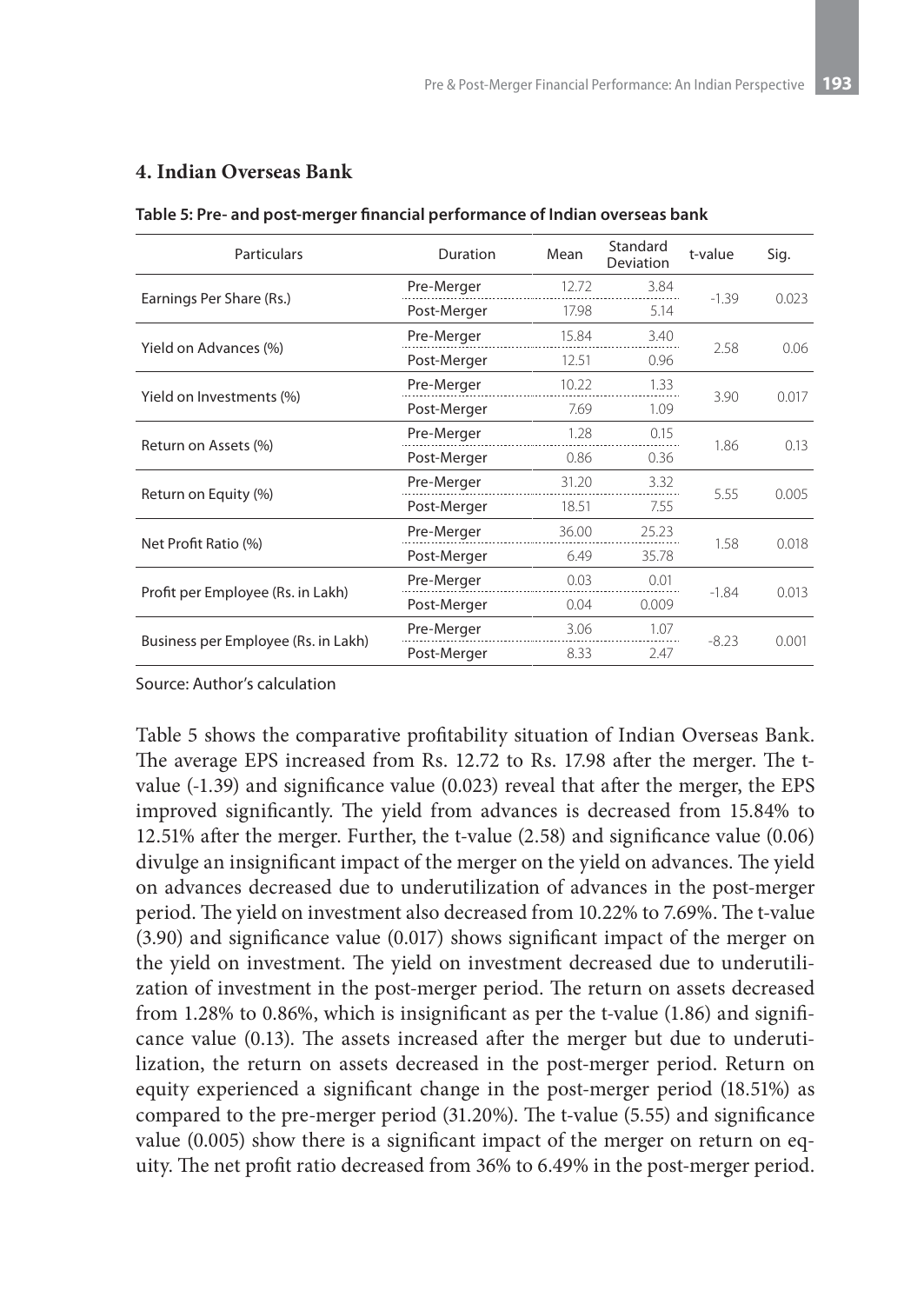Further, t-value (1.58) and significance value (0.018) show a significant impact. Profit per employee increased 1.25 times after the merger. The t-value (-1.84) and significance value (0.013) show a significant impact. Business per employee also increased 2.72 times after the merger. The t-value (-8.23) and significance value (0.001) reveal that the merger had a significant impact on business per employee. Increase in business per employee and profit per employee shows better utilization of human resources. Overall, the merger remains average from the financial performance point of view.

#### **5. State bank of India**

| <b>Particulars</b>                  | Duration    | Mean   | Standard<br>Deviation | t-value  | Sig.   |
|-------------------------------------|-------------|--------|-----------------------|----------|--------|
|                                     | Pre-Merger  | 112.92 | 29.73                 | $-0.535$ | 0.62   |
| Earnings Per Share (Rs.)            | Post-Merger | 134.85 | 71.70                 |          |        |
|                                     | Pre-Merger  | 11.89  | 1.05                  | 0.56     |        |
| Yield on Advances (%)               | Post-Merger | 11.99  | 0.56                  |          | 0.60   |
|                                     | Pre-Merger  | 7.36   | 0.95                  | $-0.70$  | 0.519  |
| Yield on Investments (%)            | Post-Merger | 7.85   | 0.64                  |          |        |
|                                     | Pre-Merger  | 0.96   | 0.10                  |          | 0.100  |
| Return on Assets (%)                | Post-Merger | 0.79   | 0.15                  | 2.12     |        |
|                                     | Pre-Merger  | 16.21  | 1.04                  |          | 0.060  |
| Return on Equity (%)                | Post-Merger | 12.88  | 2.64                  | 2.59     |        |
|                                     | Pre-Merger  | 17.93  | 22.32                 | 0.46     |        |
| Net Profit Ratio (%)                | Post-Merger | 9.96   | 25.91                 |          | 0.016  |
| Profit per Employee (Rs. in Lakh)   | Pre-Merger  | 0.03   | 0.01                  | $-3.67$  |        |
|                                     | Post-Merger | 0.05   | 0.01                  |          | 0.02   |
| Business per Employee (Rs. in Lakh) | Pre-Merger  | 4.61   | 1.39                  | $-14.91$ |        |
|                                     | Post-Merger | 9.49   | 2.10                  |          | 0.0001 |

**Table 6: Pre- and post-merger financial performance of State bank of India**

Source: Author's calculation

Table 6 shows the comparative profitability situation of State bank of India. The EPS increased from Rs. 112.92 to Rs. 134.85 after the merger. The t-value (-0.535) and significance value (0.62) exposes insignificant impact of merger on the EPS. The yield on advances increased from 11.89% to 11.99%. The t-value (0.56) and significance value (0.60) reveal insignificant impact of the merger. The yield on investment also increased from 7.36% to 7.85%. Further, the t-value (-0.70) and significance values (0.519) show insignificant impact of the merger on yield on investment. The bank had utilized the investment and advances in an efficient manner which resulted in an increase in their respective yields. The return on assets decreased from 0.96% to 0.79%. Further, the t-value (2.12) and significance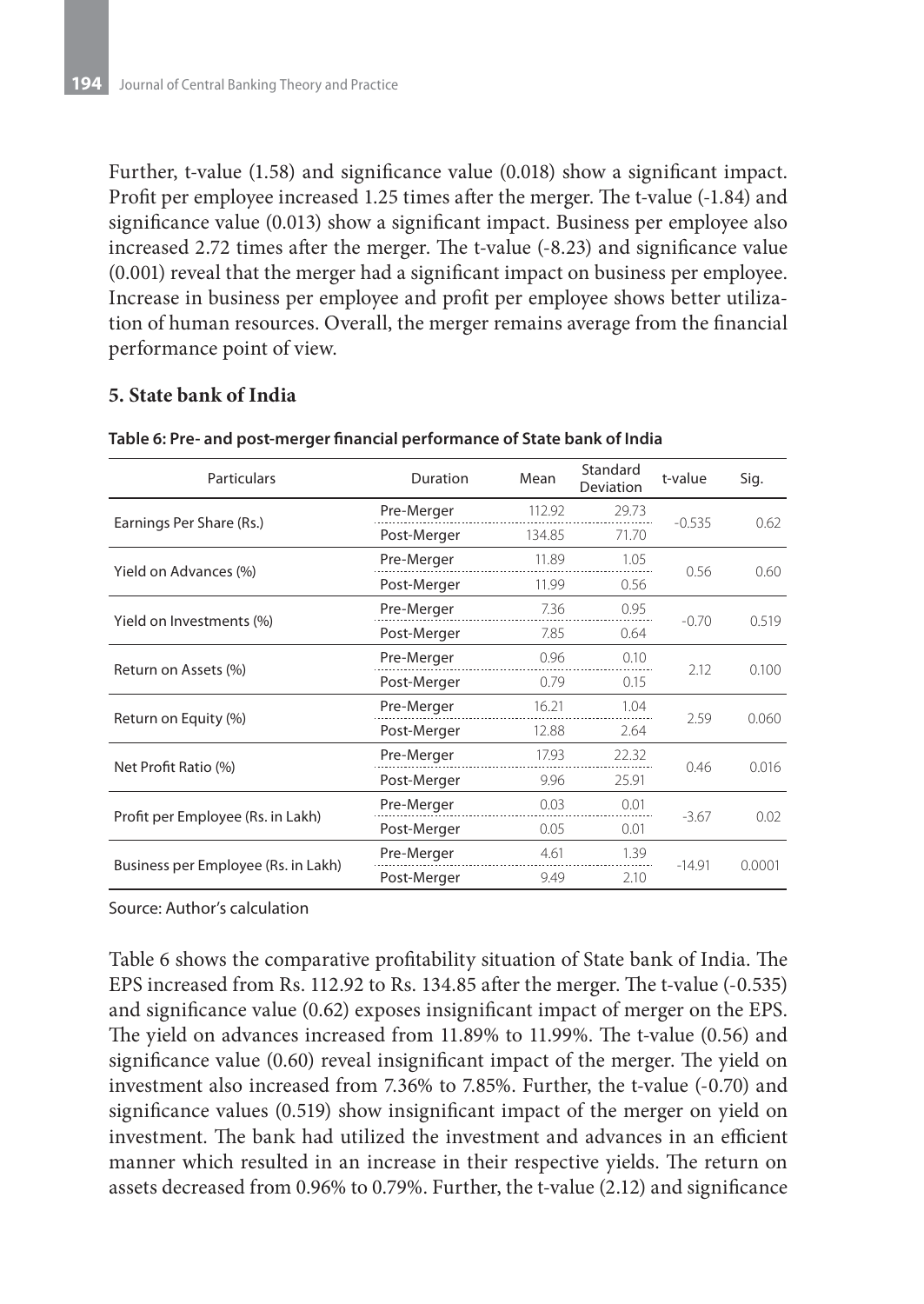value (0.100) reveal an insignificant impact of the merger on the return on assets. The assets increased after the merger but due to underutilization, the return on assets decreased in post-merger period. The Return on Equity witnesses the significant decrease in the pre-merger period (16.21%) and the post-merger period (12.28%). Further, the t-value (2.59) and significance value (0.060) shows the insignificant impact. The equity increase after the merger but due to underutilization, the return on equity decreased in post-merger period. The net profit ratio witnessed negative impact of merger where the ratios decreased from 17.93% to 9.96%, after the merger. The t-value (0.46) and significance value (0.0166) showed a significant impact. The profit per employee increased from Rs. (in Lakh) 0.03 to Rs. (in Lakh) 0.05 after the merger. The t-value (-3.67) and significance value (0.02) shows a significant impact. The business per employee also increased significantly from Rs. (in Lakh) 11.10 to Rs. (in Lakh) 19.98 which was supported by t-value (-14.91) and significance value (0.0001). After the merger, the profit per employee and business per employee increased due to optimum utilization of human resources. The merger had positive impact on all variables namely, Earnings per Share, Yield on Advances, Yield on investments, Profit per employee and Business per employee. The return on equity and return on assets experienced negative impact of the merger.

# **4.2 Comparative Analysis**

A comparative analysis of various financial performance variables of acquiring banks and the banking industry is given with respect to the pre- and post-merger periods. This is done with the objective to analyse the improvement in financial performance in the post-merger period in relation to the industry average.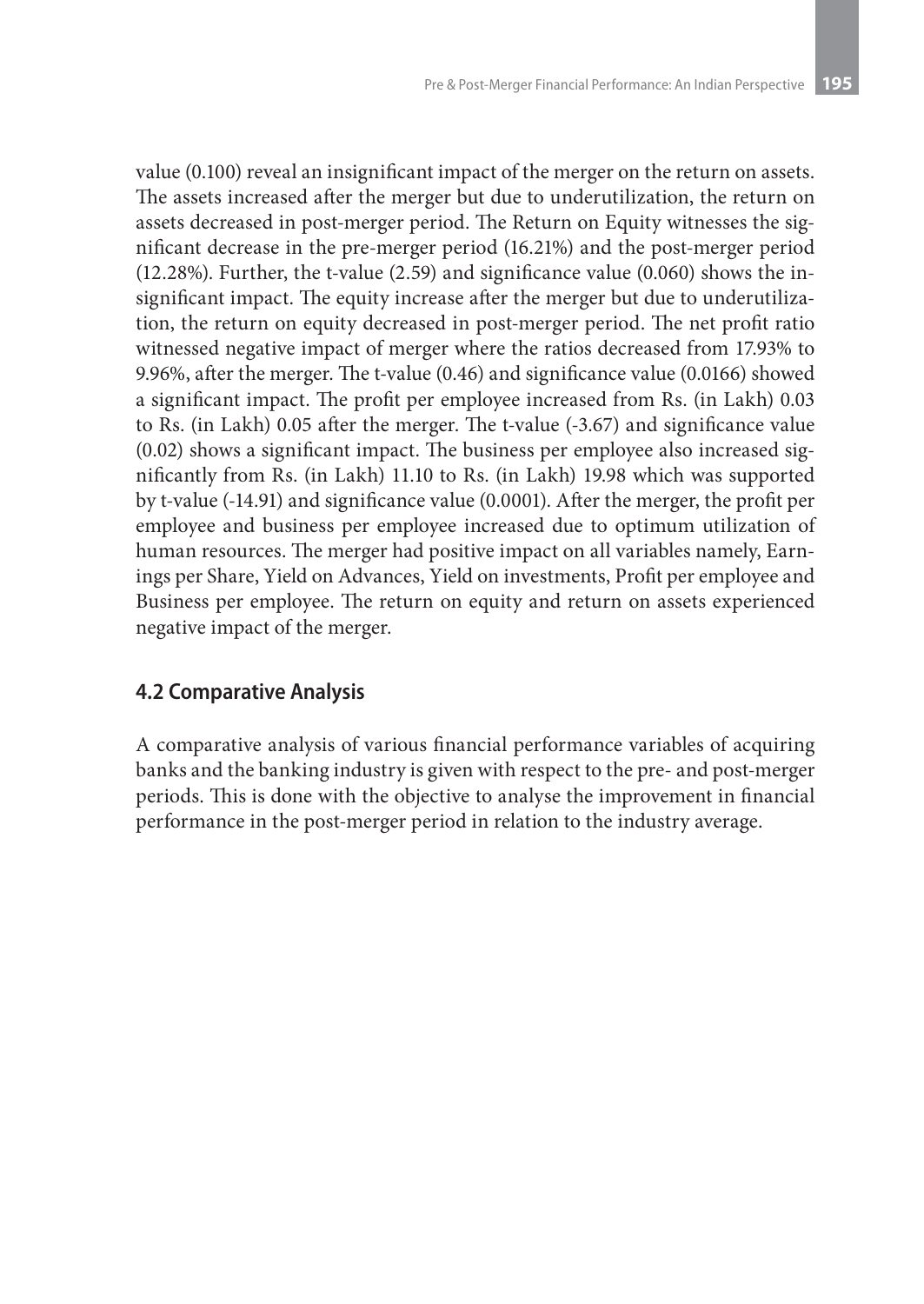| <b>Particulars</b>                            | Period      | Bank of<br>Baroda | Oriental<br>bank of<br>commerce | <b>IDBI</b><br>Bank | Indian<br>Overseas<br>bank | State<br>bank of<br>India | Average<br>of all<br>banks |
|-----------------------------------------------|-------------|-------------------|---------------------------------|---------------------|----------------------------|---------------------------|----------------------------|
|                                               | Pre-Merger  | 20.84             | 20.2                            | 5.4                 | 12.72                      | 112.92                    | 32.24                      |
| Earnings Per Share (Rs.)                      | Post-Merger | 34.9              | 26.55                           | 12.32               | 17.98                      | 134.85                    | 41.84                      |
|                                               | Pre-Merger  | 18.89             | 22.1                            | 11.25               | 15.84                      | 11.89                     | 16.21                      |
| Yield on Advances (%)                         | Post-Merger | 11.79             | 12.7                            | 10.79               | 12.51                      | 11.99                     | 15.99                      |
| Yield on Investments (%)                      | Pre-Merger  | 11.13             | 12.88                           | 7.65                | 10.22                      | 7.36                      | 10.32                      |
|                                               | Post-Merger | 8.37              | 9.47                            | 6.42                | 7.69                       | 7.85                      | 9.83                       |
| Return on Assets (%)                          | Pre-Merger  | 0.88              | 1.27                            | 0.89                | 1.28                       | 0.96                      | 0.98                       |
|                                               | Post-Merger | 0.87              | 0.93                            | 0.61                | 0.86                       | 0.79                      | 0.84                       |
|                                               | Pre-Merger  | 15.81             | 21.59                           | 17.21               | 31.2                       | 16.21                     | 21.24                      |
| Return on equity (%)                          | Post-Merger | 14.1              | 13.77                           | 12.44               | 18.51                      | 12.88                     | 13.48                      |
|                                               | Pre-Merger  | 27.88             | 28.91                           | 101.45              | 36                         | 17.93                     | 38.42                      |
| Net Profit Ratio (%)                          | Post-Merger | 22.26             | 19.94                           | 25.19               | 6.49                       | 9.96                      | 21.43                      |
| Profit per Employee                           | Pre-Merger  | 0.01              | 0.028                           | 0.07                | 0.03                       | 0.03                      | 0.0284                     |
| (Rs. in Lakh)                                 | Post-Merger | 0.03              | 0.056                           | 0.09                | 0.04                       | 0.05                      | 0.0491                     |
| <b>Business per Employee</b><br>(Rs. in Lakh) | Pre-Merger  | 2.05              | 3.116                           | 11.1                | 3.06                       | 4.61                      | 4.243                      |
|                                               | Post-Merger | 5.77              | 7.788                           | 19.98               | 8.33                       | 9.49                      | 9.13                       |

**Table 7: Comparative analysis of financial variables of sample banks with average of all banks**

Source: Author's calculation

Table 7 presents a comparative analysis of various financial performance variables of acquiring banks and the banking industry. Among all the banks, SBI has higher Earning per share than the average of all banks, in both pre- and post-merger period. Rests of the banks have their EPS below average. The Bank of Baroda and Oriental bank of commerce had higher yield on advances and yield on investment as compared to the average of all banks in the pre-merger period. But in the post-merger period, yield on advances and yield on investment of all the banks fell below average. It further reveals that after the merger, the yield on investment of banks does not grow at the industry average rate. Indian overseas bank and Oriental bank of commerce have found their return on assets and return on equity higher than the average of the industry in both pre- and post-merger period. Interestingly, the Bank of Baroda had a higher Return on assets and return on equity as compared to that of the industry in the post-merger period, which further enhances the improvement in financial performance. Among all the banks, only State bank of India and Indian overseas bank have reported lower net profit ratio as compared to the industry. IDBI Bank and State bank of India have higher profit per employee as compared to the industry in both pre- and post-merger situations. Profit per employee of the Indian overseas bank is higher as compare to average in the pre-merger period, but it falls below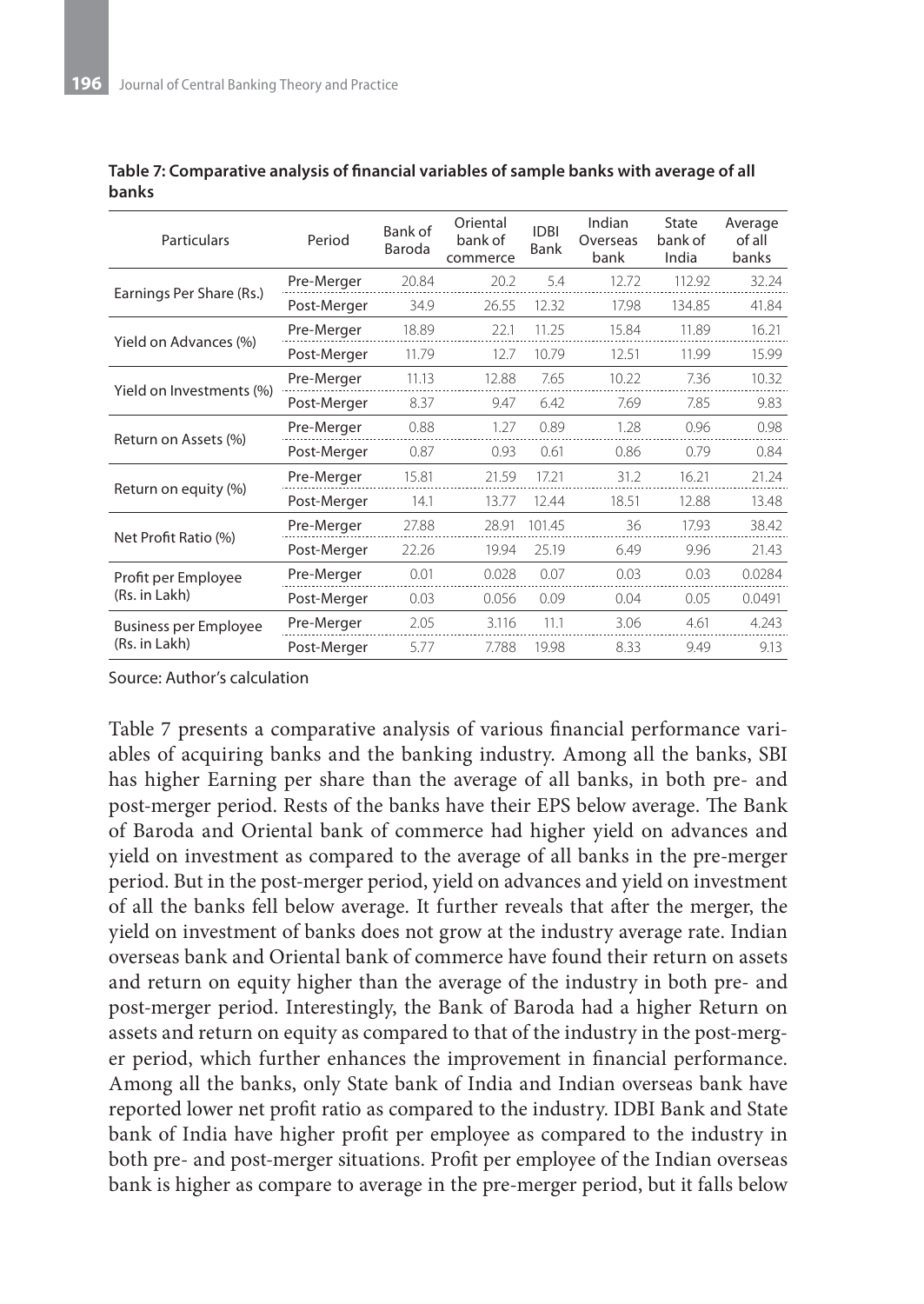in post-merger period. Profit per employee of Oriental bank of commerce had been below the average in the pre-merger period and rose above the average in the post-merger period. IDBI Bank and State bank of India have higher business per employee in both pre- and post-merger periods and the rest of the banks fall below average.

# **5. Summary and Conclusion**

Using the paired t-test, the paper compares the before and after merger position of long term profitability with respect to the selected Indian banks for the period from 2003/04 to 2013/14. The pre-merger and post-merger financial performance has been measured by selecting certain financial variables. Bank of Baroda, IDBI Bank, Indian Overseas Bank and Oriental Bank of Commerce have experienced a negative impact of the mergers on most of the variables and a positive impact on a few variables. In the post-merger period, the profitability of all four banks decreased. However, for all four banks, the earnings per share, profit per employee and business per employee showed positive trend and have grown after the merger. The State bank of India had a positive impact of the merger on the majority of the variables namely, earnings per share, yield on advances, yield on investments, profit per employee and business per employee. After the merger, assets, equity, investment and advances of all banks increased, but some banks would not able to utilize these resources at the optimum level and it resulted in decrease in their respective yields. After the mergers, the business per employee and profit per employee in all the banks have increased due to optimum utilization of human resources. Overall, Bank of Baroda, IDBI Bank, Indian Overseas Bank and Oriental Bank of Commerce have experienced mix impact of merger where certain variables found a negative impact and some variables found a positive impact. The State bank of India also found a mix impact of merger, but the impact is more towards the positive side. As compared to other banks, the merger of State bank of India had more positive impact on profitability variables. Further, the comparative analysis of various financial performance variables of acquiring bank / acquired banks? and the banking industry is also performed. Bank of Baroda and Oriental bank of commerce experienced decreases in yield on advances and yield on investment as compare to the average of all banks in the post-merger period. IDBI Bank and State bank of India had higher business per employee and profit per employee in both pre- and post-merger periods.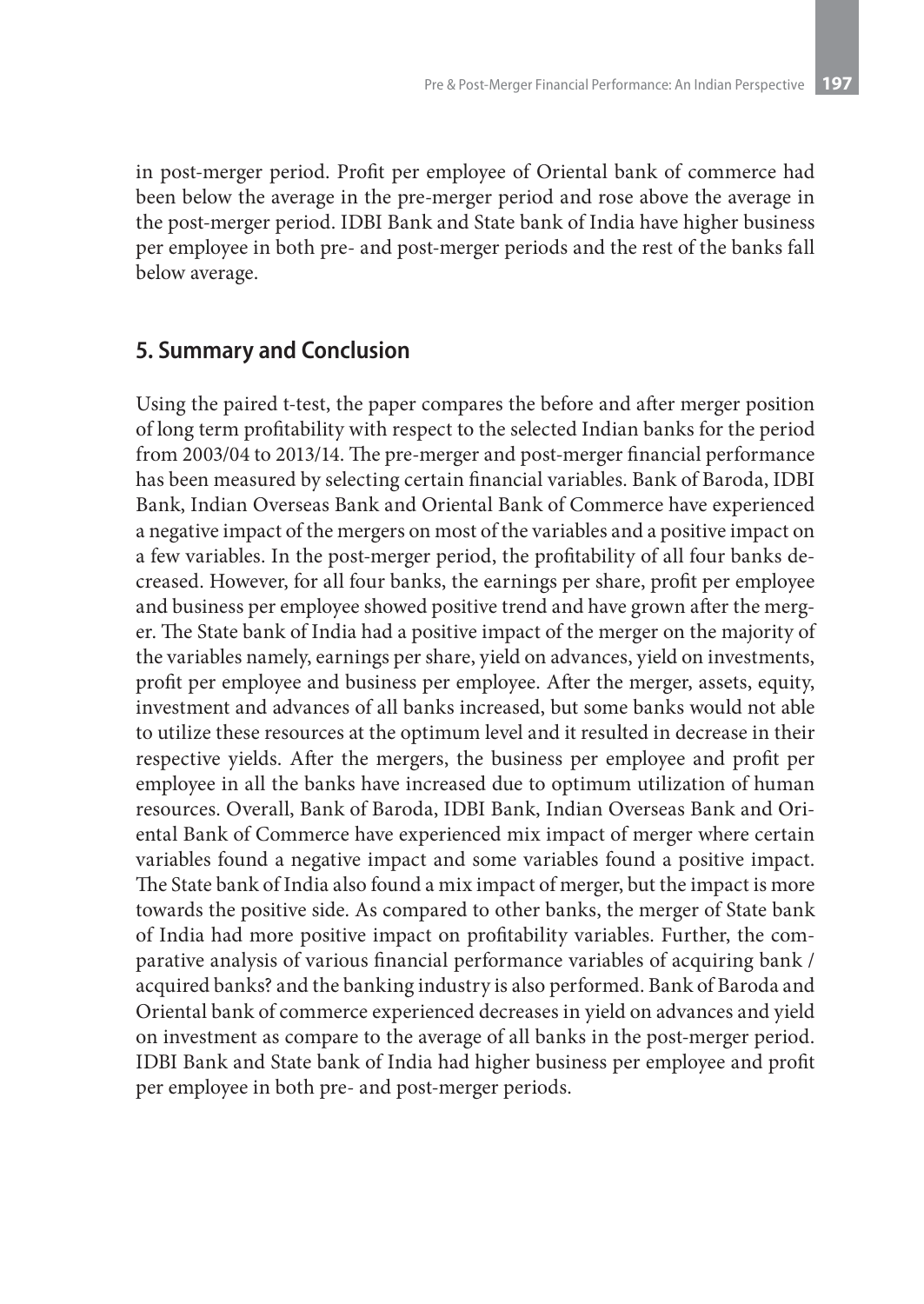# **References**

- 1. Ahmed, M., and Ahmed, Z. (2014). Mergers and acquisitions: Effect on financial performance of manufacturing companies of Pakistan. *Middle-East Journal of Scientific Research*, 21(4): 689-699.
- 2. Al-Hroot, Y. A. K. (2016). The Impact of Mergers on Financial Performance of the Jordanian Industrial Sector. *International Journal of Management & Business Studies*, 6(1): 2230-9519.
- 3. Arvanitis, S., and Stucki, T. (2015). Do mergers and acquisitions among small and medium-sized enterprises affect the performance of acquiring firms?. *International Small Business Journal*, 33(7): 752-773.
- 4. Daniya, A. A., Onotu, S., and Abdulrahaman, Y. (2016). Impact of Merger and Acquisitions on the Financial Performance of Deposit Money Banks in Nigeria. *Arabian Journal of Business and Management Review*, 6(4): 1-5.
- 5. Das, S. (2014). Performance Mantra of the Regional Rural Banks: An Evaluation between the Pre-merger and Post-merger Era. *Jindal Journal of Business Research*, *3*(1-2): 14-28.
- 6. Demirbag, M., Ng, C. K., and Tatoglu, E. (2007). Performance of mergers and acquisitions in the pharmaceutical industry: a comparative perspective. *Multinational Business Review*, 15(2): 41-62.
- 7. Dobre, F., Brad, L., Ciobanu, R., Turlea, E., and Caloian, F. (2012). Management performance audit in mergers and acquisitions. *Procedia Economics and Finance*, 3: 309-314.
- 8. Duggal, N. (2015). Post-merger performance of acquiring firms: A case study on Indian pharmaceutical industry. *International Journal of Research in Management and Business Studies*, 2(3): 24-28.
- 9. Feroz, E. H., Kim, S., and Raab, R. (2005). Performance measurement in corporate governance: do mergers improve managerial performance in the post-merger period?. *Review of Accounting and Finance*, 4(3): 86-100.
- 10. Francoeur, C., Ben Amar, W., and Rakoto, P. (2012). Ownership structure, earnings management and acquiring firm post-Merger market performance: evidence from Canada. *International Journal of Managerial Finance*, 8(2): 100-119.
- 11. Ghosh, M. S., and Dutta, S. (2014). Mergers and acquisitions: A strategic tool for restructuring in the Indian telecom sector. *Procedia Economics and Finance*, 11: 396-409.
- 12. Godbole, P. G., Mergers, A., & Restructuring, C. (2013). Vikas Publishing House Pvt. Ltd.
- 13. Harrison, J. S., Hitt, M. A., Hoskisson, R. E., and Ireland, R. D. (1991). Synergies and post-acquisition performance: Differences versus similarities in resource allocations. *Journal of Management*, 17(1): 173-190.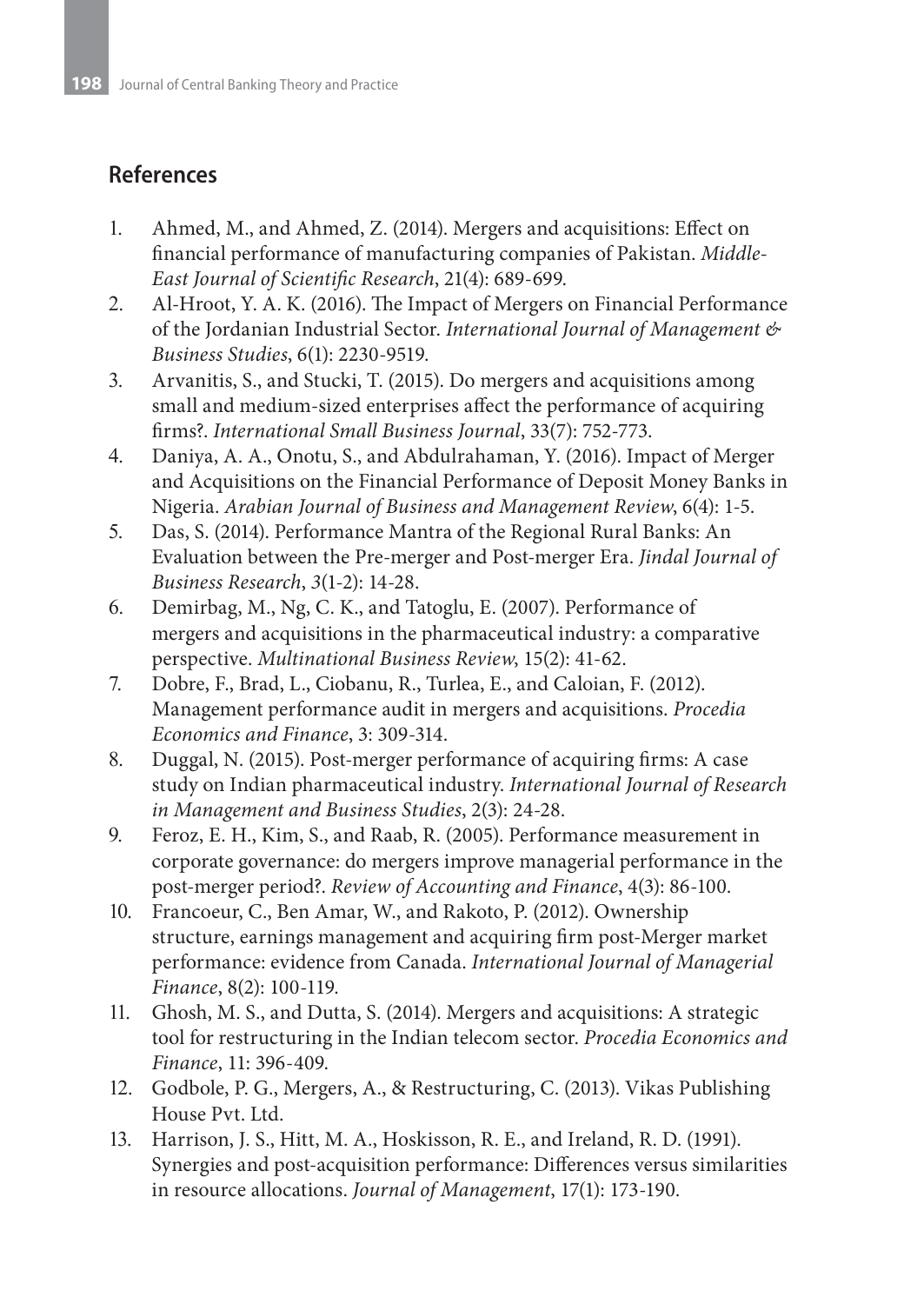- 14. Igbinosa, S., Sunday, O., & Babatunde, A. (2017). Empirical Assessment on Financial Regulations and Banking Sector Performance. Journal of Central Banking Theory and Practice, 6(3), 143-155.
- 15. Jayaraman, A. R., Srinivasan, M. R., and Arunachalam, R. (2014). Impact of merger and acquisition on the efficiency of Indian banks: a prepost analysis using data envelopment analysis. *International Journal of Financial Services Management*, 7(1): 1-18.
- 16. Joash, G. O., and Njangiru, M. J. (2015). The effect of mergers and acquisitions on financial performance of banks (a survey of commercial banks in Kenya). *International Journal of Innovative Research and Development*, 4(8): 101-113.
- 17. Kemal, M. U. (2011). Post-merger profitability: A case of Royal Bank of Scotland (RBS). *International Journal of Business and Social Science*, 2(5): 157-162.
- 18. Kiliç, M. (2011). Cross-border bank acquisitions and banking sector performance: an empirical study of Turkish banking sector. *Procedia-Social and Behavioral Sciences*, 24, 946-959.
- 19. Kumar, R. (2009). Post-merger corporate performance: an Indian perspective. *Management Research News*, 32(2): 145-157.
- 20. Kumar, S., and Bansal, L. K. (2008). The impact of mergers and acquisitions on corporate performance in India. *Management Decision*, 46(10): 1531-1543.
- 21. Lakstutiene, A., Stankeviciene, J., Norvaisiene, R., and Narbutiene, J. (2015). The Impact of Acquisitions on Corporate Performance Results during the Period of Economic Slowdown: Case of Lithuania. *Procedia-Social and Behavioral Sciences*, 213: 455-460.
- 22. Lees, S. (1992). Auditing mergers and acquisitions–Caveat emptor. *Managerial Auditing Journal*, 7(4): 6-11.
- 23. Mantravadi, D. P., and Reddy, A. V. (December, 2008). Post-merger performance of acquiring firms from different industries in India. *International Research Journal of Finance and Economics*, 22: 192-204.
- 24. Mantravadi, P., and Reddy, A. V. (October, 2008). Type of merger and impact on operating performance: the Indian experience. *Economic and Political Weekly*, 6(4): 66-74.
- 25. Meghouar, H., and Sbai, H. (2013). The Performance of bank mergers and acquisitions: The case of the commercial bank of Morocco and wafabank. *La Revue Gestion et Organisation*, 5(1): 71-78.
- 26. Mumcu, A., & Ünal Zenginobuz, E. (2005). An analysis of mergers and acquisitions in the Turkish banking sector. In Money and Finance in the Middle East: Missed Opportunities or Future Prospects? (pp. 133-162). Online at http://mpra.ub.uni-muenchen.de/191/ accessed as on 18-7-2017